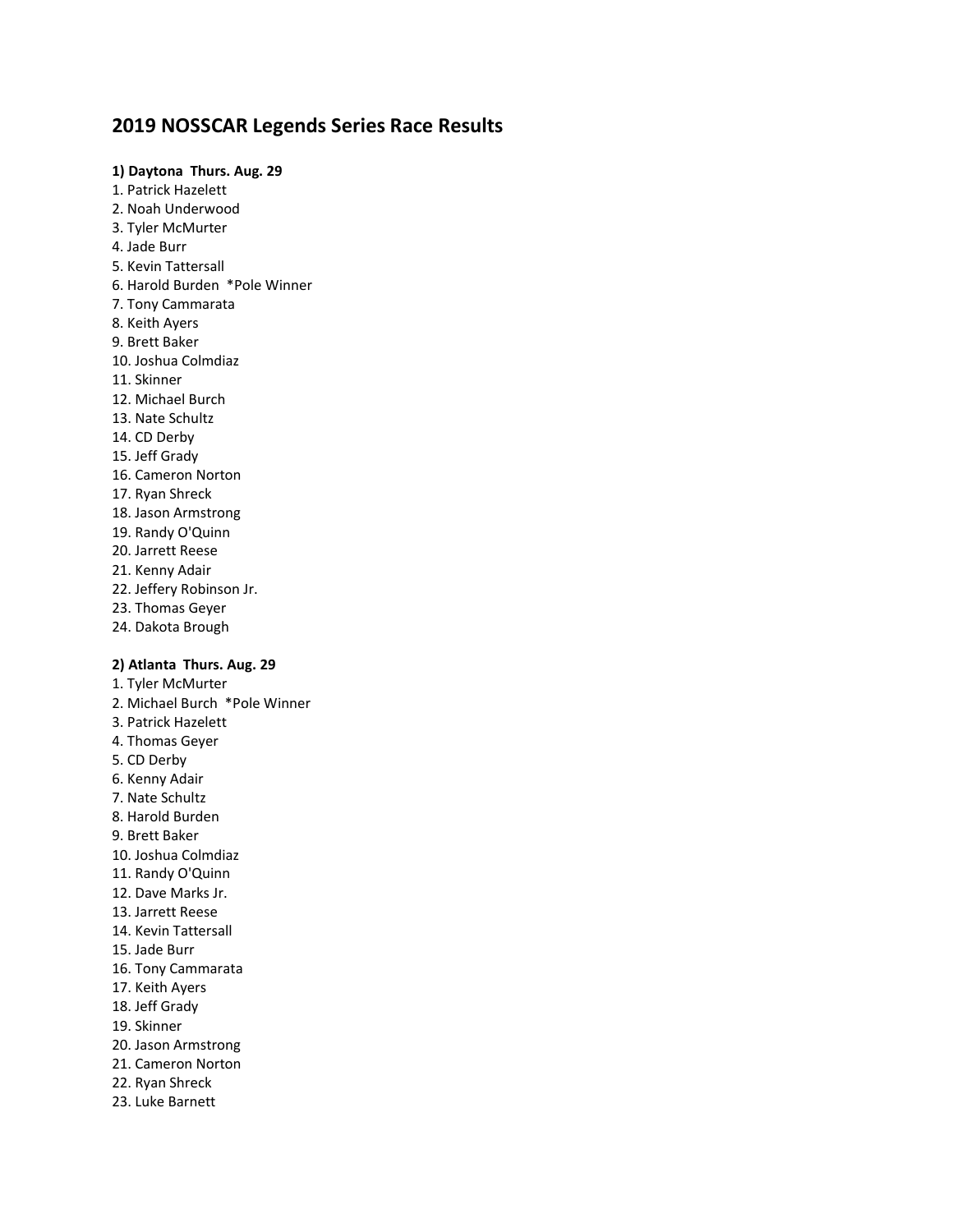24. Gary Englehart

### **3) ISM Raceway Thurs. Aug. 29**

- 1. Kevin Tattersall
- 2. Michael Burch
- 3. Keith Ayers
- 4. Jade Burr
- 5. Tyler McMurter \*Pole Winner
- 6. Nate Schultz
- 7. Tony Cammarata
- 8. Kenny Adair
- 9. Dave Marks Jr.
- 10. Randy O'Quinn
- 11. Harold Burden
- 12. CD Derby
- 13. Noah Underwood
- 14. Jeff Grady
- 15. Joshua Colmdiaz
- 16. Skinner
- 17. Brett Baker
- 18. Thomas Geyer
- 19. Patrick Hazelett
- 20. Luke Barnett

# **4) Martinsville Thurs. Aug. 29**

- 1. Tyler McMurter
- 2. Kevin Tattersall \*Pole Winner
- 3. Jade Burr
- 4. Harold Burden
- 5. Tony Cammarata
- 6. Skinner
- 7. Randy O'Quinn
- 8. Michael Burch
- 9. Keith Ayers
- 10. Joshua Colmdiaz
- 11. Kenny Adair
- 12. Thomas Geyer
- 13. Dave Marks Jr.
- 14. Nate Schultz
- 15. CD Derby
- 16. Jeff Grady
- 17. Brett Baker
- 18. Ryan Shreck

# **5) Texas Thurs. Sept. 5**

- 1. Tyler McMurter
- 2. Michael Burch \*Pole Winner
- 3. Tony Cammarata
- 4. Harold Burden
- 5. Kenny Adair
- 6. Keith Ayers
- 7. Thomas Geyer
- 8. Dave Marks Jr.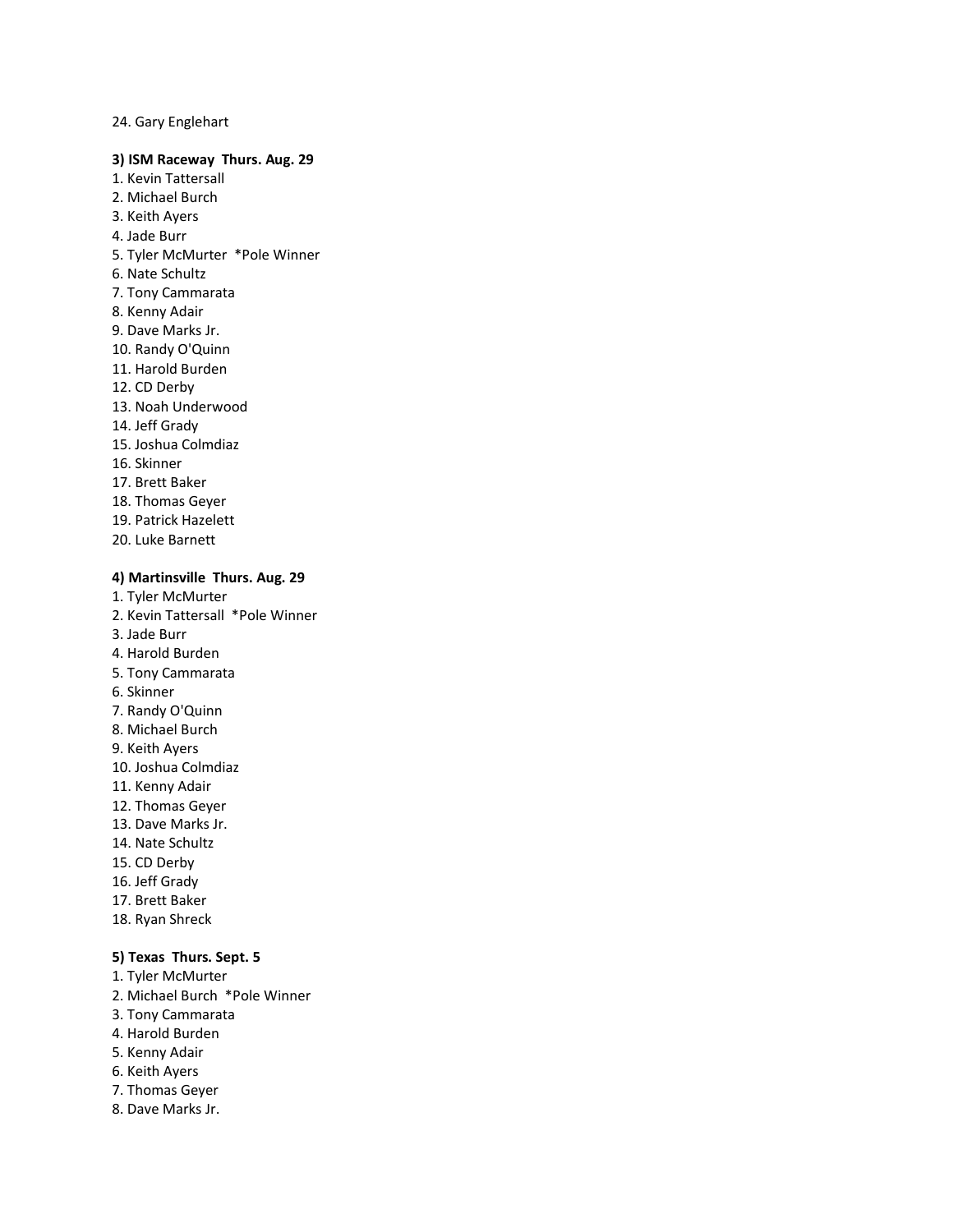- 9. Kevin Tattersall 10. Jade Burr 11. Nate Schultz 12. Joshua Colmdiaz 13. Dakota Brough 14. BJ Thomas 15. Dave Marks Jr.
- 16. Cameron Norton

### **6) Bristol Thurs. Sept. 5**

1. Tyler McMurter 2. Dakota Brough 3. Harold Burden 4. BJ Thomas 5. Charlie Irwin \*Pole Winner 6. Michael Burch 7. Kenny Adair 8. Tony Cammarata 9. Keith Ayers 10. Kevin Tattersall 11. Nate Schultz 12. Joshua Colmdiaz 13. Jade Burr 14. Cameron Norton 15. Thomas Geyer 16. Dave Marks Jr.

### **7) Las Vegas Thurs. Sept. 5**

1. Michael Burch 2. Charlie Irwin \*Pole Winner 3. Tony Cammarata 4. Jade Burr 5. Keith Ayers 6. Dakota Brough 7. BJ Thomas 8. Thomas Geyer 9. Tyler McMurter 10. Ryan Shreck 11. Nate Schultz 12. Curtis Fields 13. Dave Marks Jr. 14. Kevin Tattersall 15. Harold Burden 16. Jeff Grady 17. Cameron Norton 18. Kenny Adair 19. Joshua Colmdiaz 20. Jordan Rotton

# **8) Richmond Thurs. Sept. 5**

- 1. Kevin Tattersall
- 2. Harold Burden
- 3. Michael Burch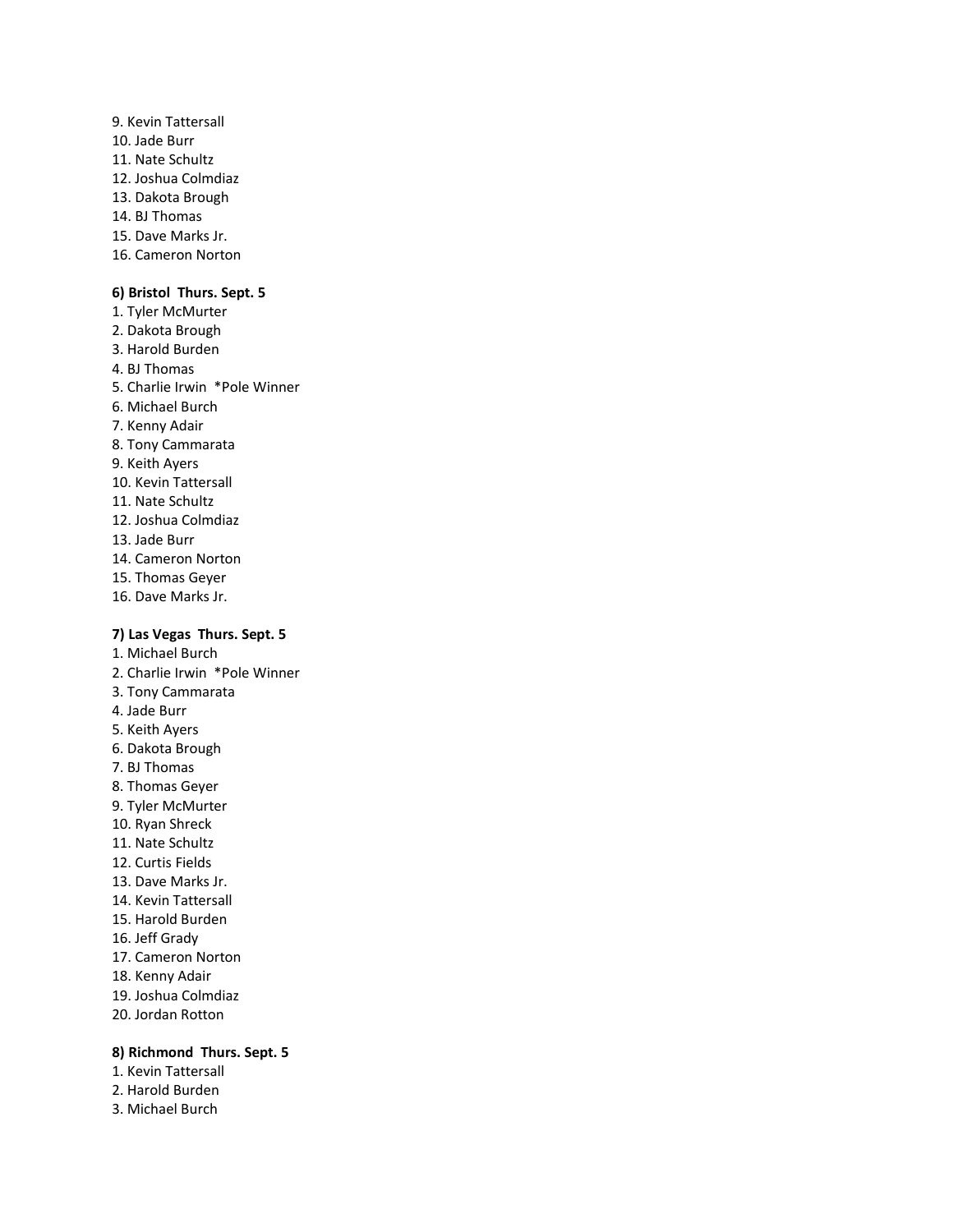4. Jade Burr 5. Tyler McMurter 6. Curtis Fields 7. Charlie Irwin 8. Tony Cammarata 9. Kenny Adair 10. Thomas Geyer 11. Dakota Brough \*Pole Winner 12. Keith Ayers 13. Jeff Grady 14. Ryan Shreck 15. Dave Marks Jr. 16. BJ Thomas

# **9) Kansas Thurs. Sept. 5**

- 1. Thomas Geyer 2. Jade Burr 3. Tyler McMurter \*Pole Winner 4. RJ Haywood 5. Dakota Brough 6. Tony Cammarata 7. Harold Burden 8. Michael Burch 9. Charlie Irwin 10. Kevin Tattersall 11. Keith Ayers 12. Ryan Shreck 13. Jeff Grady 14. Joshua Colmdiaz 15. Dave Marks Jr. **10) Charlotte Thurs. Sept. 12**
- 1. Michael Burch 2. Tyler McMurter 3. Kevin Tattersall
- 4. Cameron Norton \*Pole Winner
- 5. Keith Ayers
- 6. Jade Burr
- 7. Joshua Colmdiaz
- 8. Tony Cammarata
- 9. Harold Burden
- 10. Thomas Geyer
- 11. Patrick Hazelett
- 12. Jeff Grady
- 13. Kenny Adair
- 14. Dakota Brough

### **11) Watkins Glen Thurs. Sept. 12**

- 1. Tyler McMurter
- 2. Jade Burr
- 3. Cameron Norton
- 4. BJ Thomas
- 5. Keith Ayers \*Pole Winner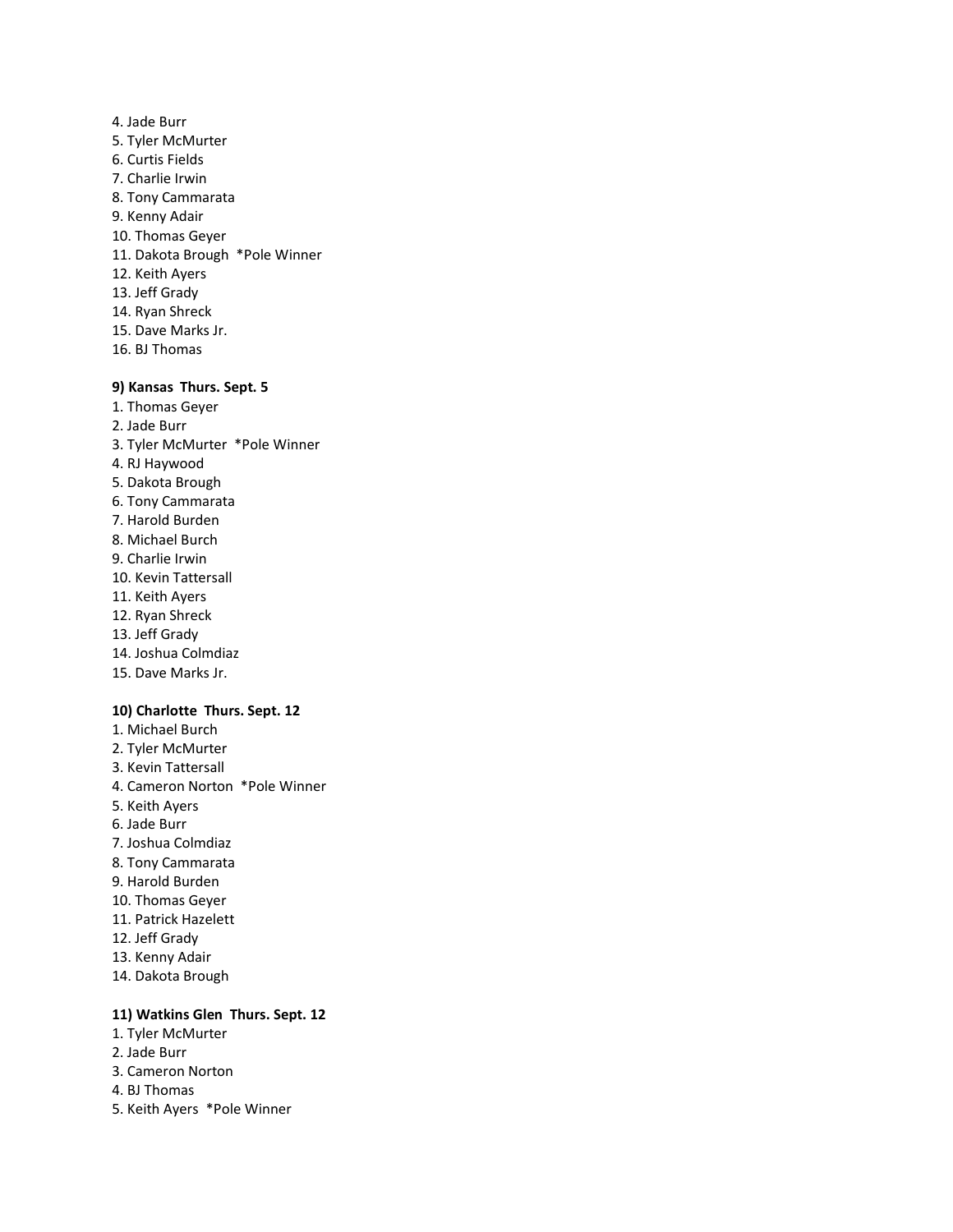- 6. Harold Burden 7. Tony Cammarata 8. Thomas Geyer 9. Kenny Adair 10. Jeff Grady 11. Kevin Tattersall 12. Joshua Colmdiaz 13. Dakota Brough 14. Michael Burch 15. Patrick Hazelett
- 16. Curtis Fields

# **12) Kentucky Thurs. Sept. 12**

- 1. Jade Burr 2. Thomas Geyer 3. Keith Ayers 4. Charlie Irwin \*Pole Winner 5. Tyler McMurter 6. Harold Burden 7. Kevin Tattersall 8. Tony Cammarata 9. Dakota Brough 10. Kenny Adair 11. Joshua Colmdiaz 12. BJ Thomas 13. Dave Marks Jr. 14. Michael Burch
- 15. Jeff Grady

### **13) Dover Thurs. Sept. 12**

1. Tyler McMurter 2. Charlie Irwin 3. BJ Thomas 4. Tony Cammarata \*Pole Winner 5. Kenny Adair 6. Dakota Brough 7. Harold Burden 8. Keith Ayers 9. Jade Burr 10. Kevin Tattersall 11. Joshua Colmdiaz 12. Dave Marks Jr. 13. Thomas Geyer 14. Michael Burch

# **14) New Hampshire Thurs. Sept. 12**

- 1. Charlie Irwin
- 2. Tyler McMurter
- 3. Keith Ayers
- 4. Michael Burch
- 5. BJ Thomas \*Pole Winner
- 6. Jade Burr
- 7. Joshua Colmdiaz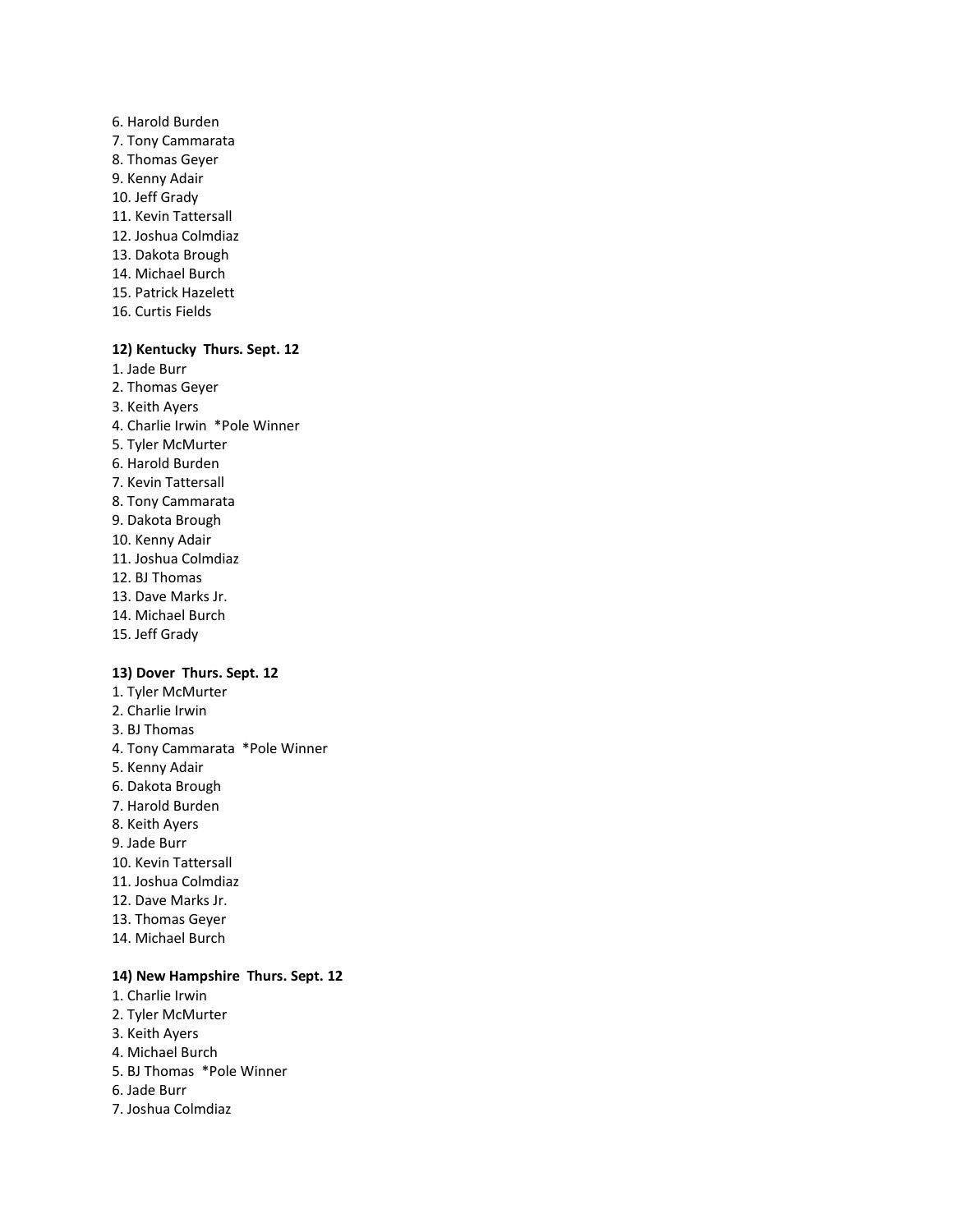8. Thomas Geyer 9. Kenny Adair 10. Dave Marks Jr.

### **15) Darlington Thurs. Sept. 19**

1. Keith Ayers 2. Charlie Irwin 3. Cameron Norton 4. Jordan Green 5. CD Derby 6. Thomas Geyer 7. Tyler McMurter \*Pole Winner 8. Kenny Adair 9. Michael Burch 10. Dakota Brough 11. Joshua Colmdiaz 12. Jeff Grady 13. Brett Baker 14. Jade Burr 15. Tony Cammarata 16. Harold Burden

# **16) Richmond Thurs. Sept. 19**

- 1. Charlie Irwin \*Pole Winner 2. Keith Ayers 3. Thomas Geyer 4. Joshua Colmdiaz 5. Michael Burch 6. Cameron Norton 7. Tyler McMurter 8. BJ Thomas 9. CD Derby 10. Jordan Green 11. Dave Marks Jr. 12. Dakota Brough 13. Patrick Hazelett 14. Tony Cammarata \*No pts 15. Jade Burr \*No pts 16. Harold Burden \*No pts **17) Michigan Thurs. Sept. 19** 1. Tyler McMurter 2. Joshua Colmdiaz 3. Keith Ayers 4. Thomas Geyer 5. Dave Marks Jr. 6. BJ Thomas
- 7. Charlie Irwin \*Pole Winner
- 8. CD Derby
- 9. Jordan Green
- 10. Dakota Brough
- 11. Michael Burch
- 12. Jeff Grady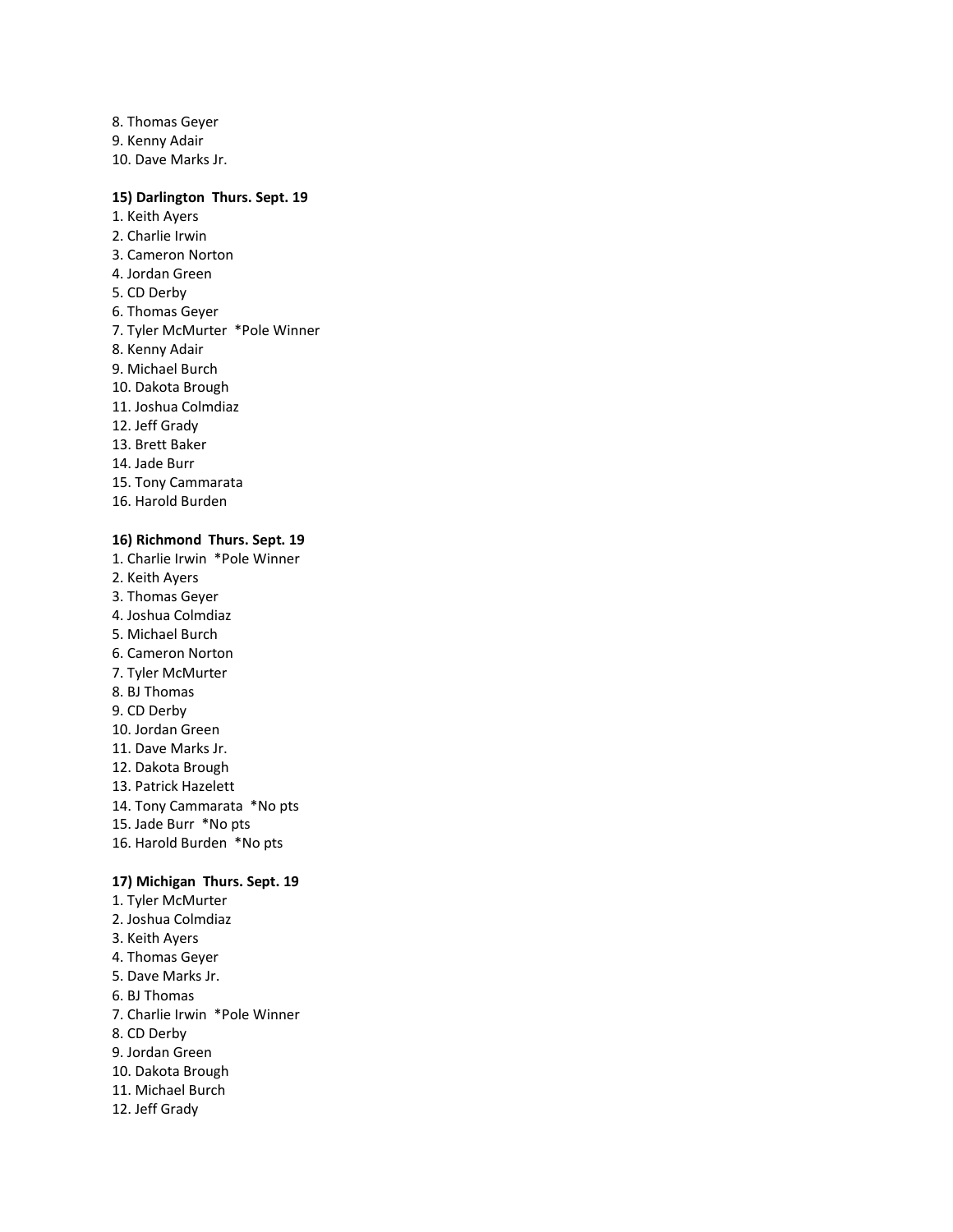13. Patrick Hazelett 14. Jade Burr \*No pts 15. Tony Cammarata \*No pts 16. Harold Burden \*No pts

### **18) Homestead-Miami Thurs. Sept. 19**

1. Tyler McMurter 2. Joshua Colmdiaz 3. Keith Ayers \*Pole Winner 4. BJ Thomas 5. Jordan Green 6. Thomas Geyer 7. Dave Marks Jr. 8. CD Derby 9. Dakota Brough 10. Country Sid 11. Michael Burch 12. Patrick Hazelett 13. Tony Cammarata \*No pts 14. Jade Burr \*No pts 15. Harold Burden \*No pts

### **2019 NOSSCAR Legends Series Final Standings**

1. #12 Tyler McMurter: 378 pts \*8 wins 2. #37 Keith Ayers: 294 pts \*1 win 3. #24 Michael Burch: 284 pts \*2 wins 4. #62 Thomas Geyer: 247 pts \*1 win 5. #1 Jade Burr: 242 pts \*1 win 6. #22 Joshua Colmdiaz: 209 pts 7. #43 Harold Burden: 207 pts 8. #42 Tony Cammarata: 205 pts 9. #47 Kevin Tattersall: 200 pts \*2 wins 10. #40 Charlie Irwin: 194 pts \*2 wins 11. #4 Dakota Brough: 171 pts 12. #41 Kenny Adair: 169 pts 13. #99 BJ Thomas: 160 pts 14. #2 Dave Marks Jr: 156 pts 15. #36x CD Derby: 110 pts 16. #88 Cameron Norton: 100 pts 17. #28x Jeff Grady: 98 pts 18. #95 Patrick Hazelett: 94 pts \*1 win 19. #8x Nate Schultz: 81 pts 20. #71 Jordan Green: 60 pts 21. #3 Brett Baker: 45 pts 22. #14 Randy O'Quinn: 41 pts 23. #8 Ryan Shreck: 40 pts 24. #10 Skinner: 36 pts 25. #18 Curtis Fields: 32 pts 26. #48 Noah Underwood: 31 pts 27. #10 RJ Haywood: 18 pts 28. #15 Country-Sid: 12 pts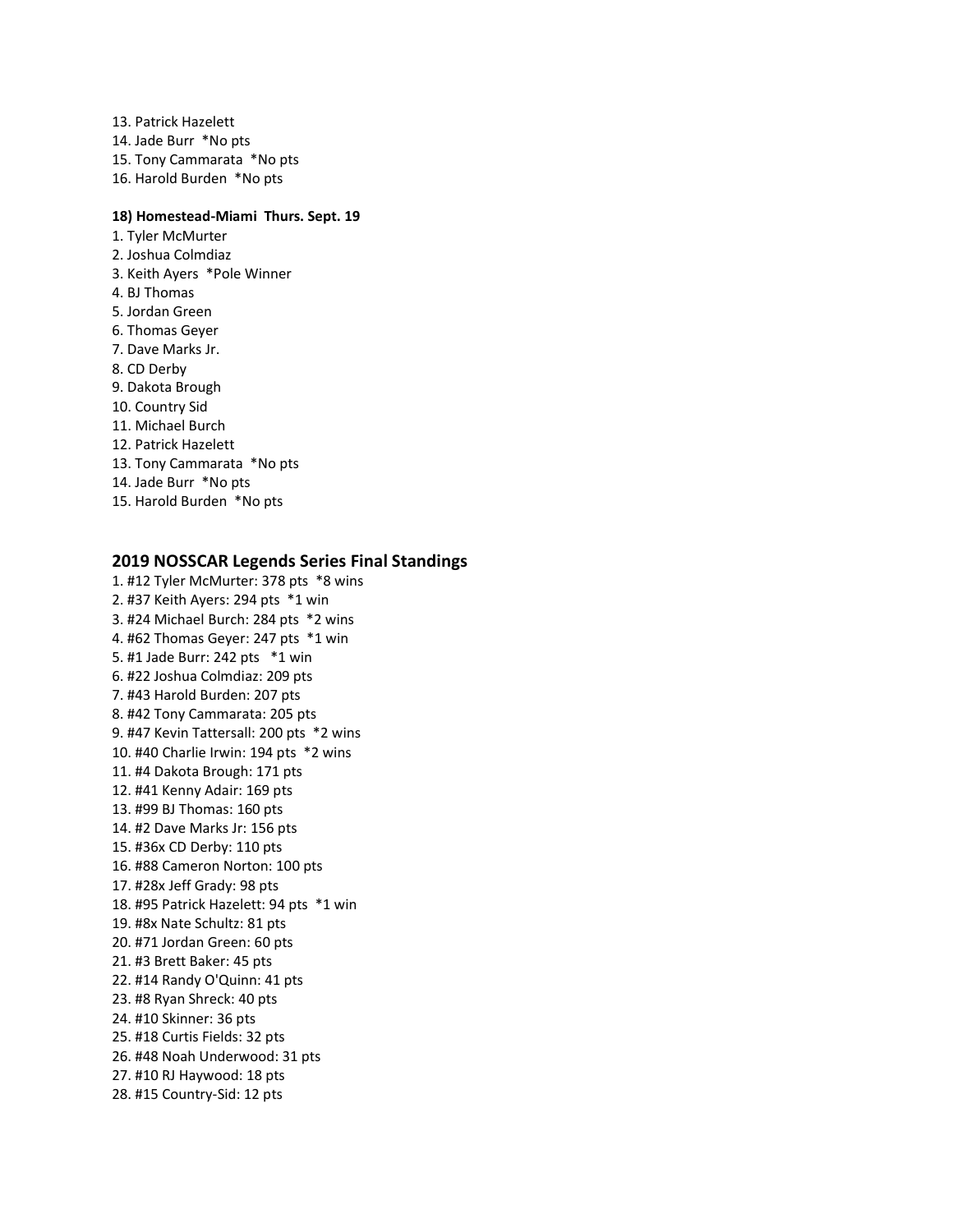29. #9 Jarrett Reese: 11 pts 30. #6 Jason Armstrong: 6 pts 31. #19 Luke Barnett: 3 pts 32. #21 Jordan Rotton: 2 pts 33. #21 Jeffery Robinson Jr.: 1 pt 34. #32 Gary Englehart: 1 pt

# **2019 NOSSCAR Legends Series Race Results (Season 2)**

### **1) Daytona Oct. 4**

- 1. Jade Burr
- 2. Jordan Rotton
- 3. CD Derby
- 4. Patrick Hazelett \*Pole Winner
- 5. Tyler McMurter
- 6. Gary Englehart
- 7. Shawn Lucas
- 8. Robert Lohman Sr.
- 9. Cameron Norton
- 10. Ty Bond
- 11. Thomas Geyer
- 12. Dave Marks Jr.
- 13. Jordan Green
- 14. Darkness
- 15. Steven Corley
- 16. Joshua Colmdiaz
- 17. Jarrett Reese

### **2) Atlanta Oct. 4**

1. Joshua Colmdiaz 2. Cameron Norton 3. CD Derby 4. Thomas Geyer 5. Jordan Green 6. Patrick Hazelett \*Pole Winner 7. Tyler McMurter 8. Dave Marks Jr. 9. Gary Englehart 10. Shawn Lucas 11. Jade Burr 12. Robert Lohman Sr. 13. Jarrett Reese 14. Ty Bond 15. Steven Corley 16. Jeff Grady

### **3) ISM Raceway Oct. 4**

- 1. Tyler McMurter \*Pole Winner
- 2. Patrick Hazelett
- 3. Cameron Norton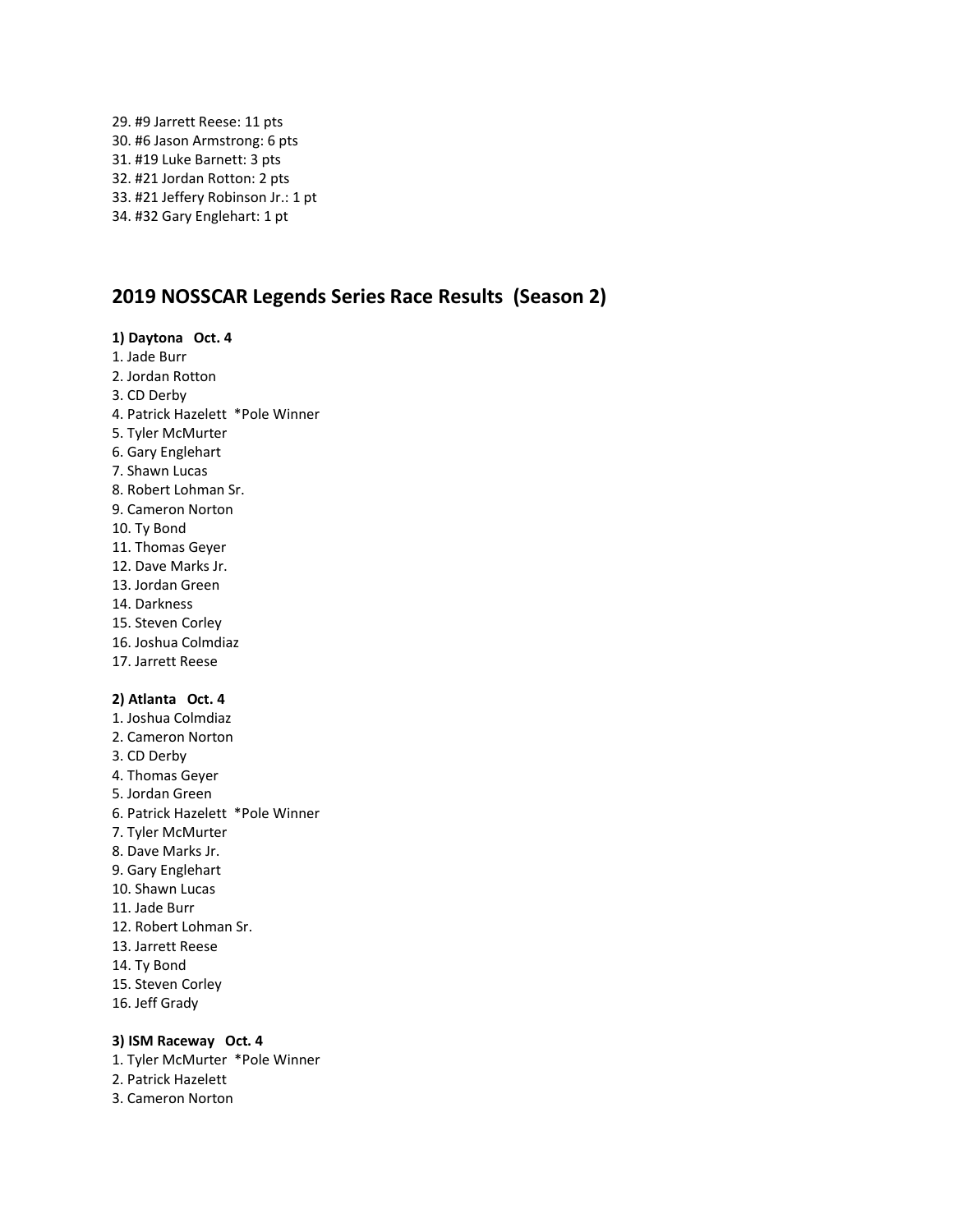4. Jade Burr 5. Gary Englehart 6. CD Derby 7. Thomas Geyer 8. Dave Marks Jr. 9. Robert Lohman Sr. 10. Shawn Lucas 11. Jordan Green 12. Joshua Colmdiaz 13. Jarrett Reese 14. Steven Corley 15. Darkness

# **4) Martinsville Oct. 4**

- 1. Tyler McMurter
- 2. Cameron Norton
- 3. Gary Englehart 4. Shawn Lucas
- 5. Thomas Geyer
- 6. Jade Burr
- 7. Patrick Hazelett \*Pole Winner
- 8. CD Derby
- 9. Dave Marks Jr.
- 10. Ty Bond
- 11. Jordan Green
- 12. Robert Lohman Sr.
- 13. Joshua Colmdiaz
- 14. Darkness
- 15. Jarrett Reese

# **5) Texas Oct. 11**

- 1. Keith Ayers 2. Tyler McMurter 3. Gary Englehart 4. Joshua Colmdiaz 5. Thomas Geyer 6. CD-Derby 7. Patrick Hazelett 8. BJ Thomas 9. Cameron Norton \*Pole Winner 10. Jordan Green 11. Robert Lohman Sr.
- 12. Shawn Lucas

# **6) Bristol Oct. 11**

- 1. Tyler McMurter
- 2. Noah Underwood \*Pole Winner
- 3. Keith Ayers
- 4. Patrick Hazelett
- 5. Gary Englehart
- 6. Joshua Colmdiaz
- 7. Cameron Norton
- 8. Jordan Green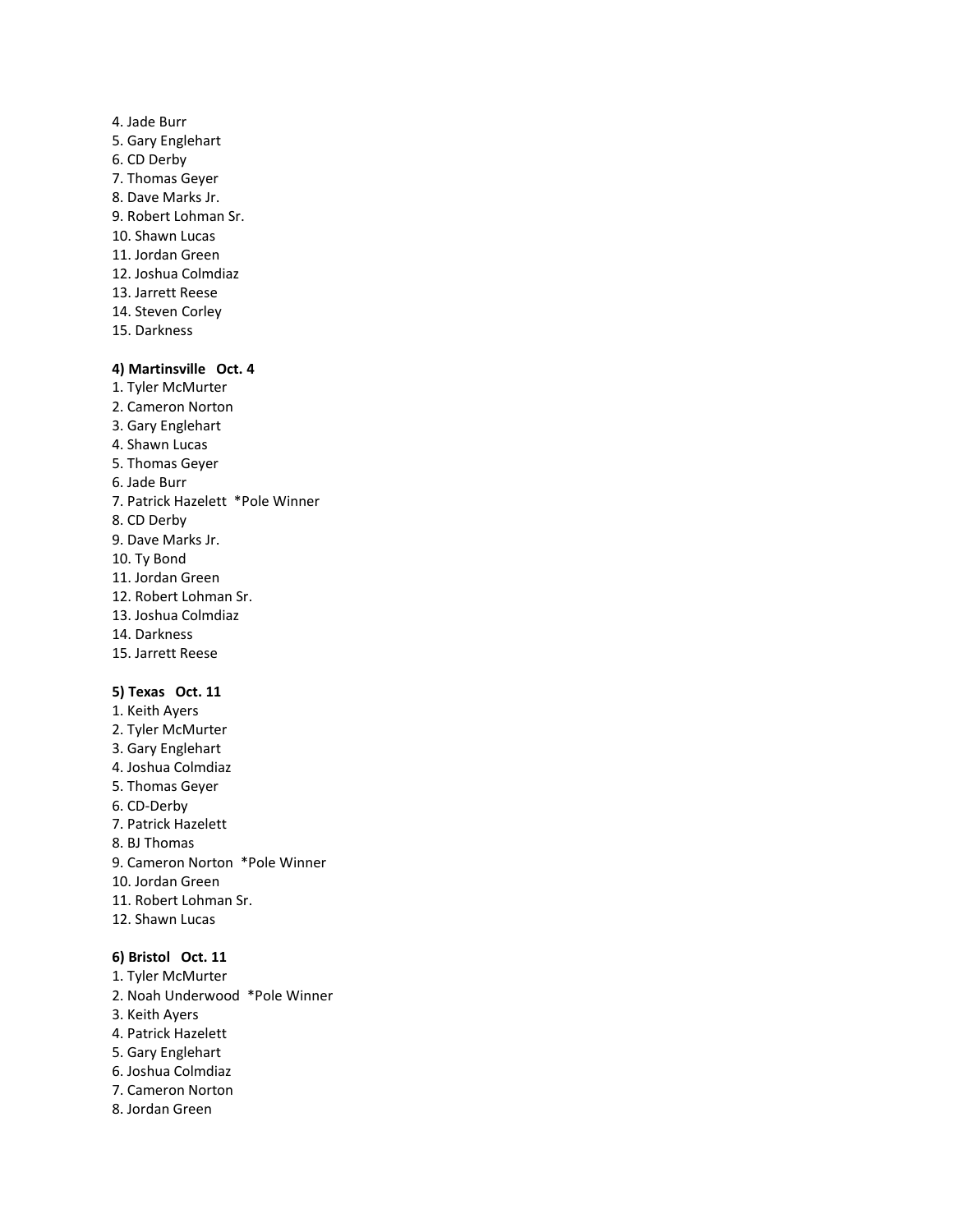9. Shawn Lucas 10. CD-Derby 11. Thomas Geyer 12. Robert Lohman Sr.

### **7) Las Vegas Oct. 11**

1. Thomas Geyer 2. Joshua Colmdiaz 3. Tyler McMurter 4. Robert Lohman Sr. 5. Jordan Green 6. Cameron Norton 7. BJ Thomas 8. Keith Ayers 9. Patrick Hazelett 10. Noah Underwood 11. Gary Englehart \*Pole Winner 12. CD-Derby 13. Shawn Lucas

#### **8) Richmond Oct. 11**

1. Tyler McMurter 2. Keith Ayers \*Pole Winner 3. Joshua Colmdiaz 4. Cameron NOrton 5. Jordan Green 6. Gary Englehart 7. Patrick Hazelett 8. Robert Lohman Sr. 9. BJ Thomas 10. CD-Derby 11. Jeff Grady

# **9) Kansas Oct. 18**

1. Tyler McMurter \*Pole 2. Keith Ayers 3. Joshua Colmdiaz 4. Gary Englehart 5. Jarrett Reese 6. Thomas Geyer 7. Robert Lohman Sr. 8. Brett Baker 9. Shawn Lucas 10. Dave Marks Jr.

# **10) Charlotte Oct. 18**

- 1. Tyler McMurter
- 2. Gary Englehart
- 3. Thomas Geyer
- 4. Keith Ayers \*Pole
- 5. Joshua Colmdiaz
- 6. Robert Lohman Sr.
- 7. Jarrett Reese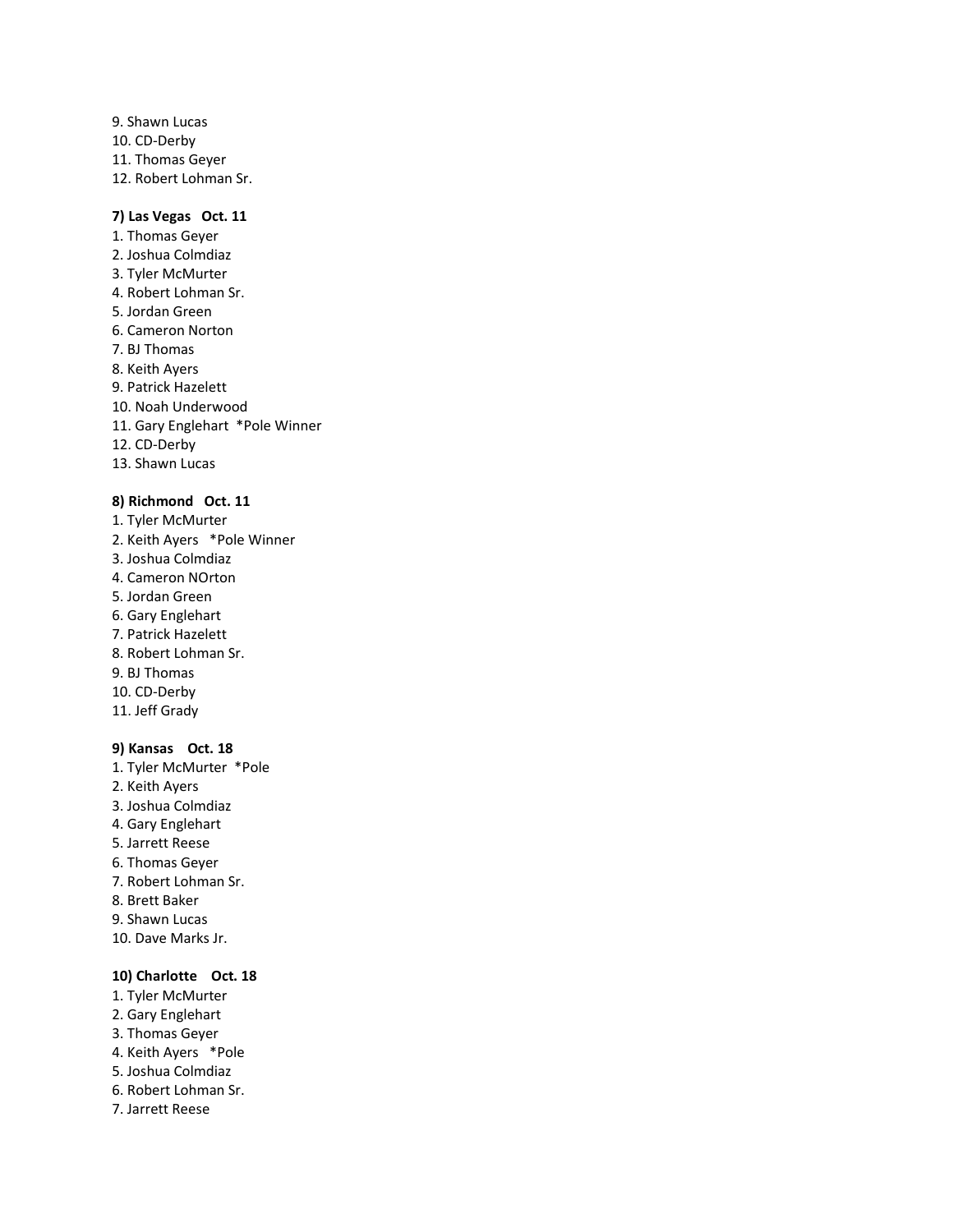8. Shawn Lucas 9. Dave Marks Jr. 10. Brett Baker

### **11) Watkins Glen Oct. 18**

- 1. Tyler McMurter 2. Keith Ayers \*Pole 3. Joshua Colmdiaz 4. Gary Englehart 5. Thomas Geyer 6. Robert Lohman Sr. 7. Jarrett Reese 8. Brett Baker 9. Dave Marks Jr.
- 10. Shawn Lucas

### **12) Dover Oct. 18**

1. Joshua Colmdiaz 2. Gary Englehart 3. Keith Ayers 4. Shawn Lucas 5. Thomas Geyer 6. Robert Lohman Sr. 7. Tyler McMurter \*Pole 8. Dave Marks Jr. 9. Brett Baker

# **13) Darlington Oct. 25**

- 1. Tyler McMurter 2. Keith Ayers \*Pole 3. Cameron Norton 4. Joshua Colmdiaz 5. Jordan Green 6. Gary Englehart 7. Brett Baker 8. Kenny Adair 9. Anthony Tripi 10. Robert Lohman Sr. 11. Thomas Geyer 12. Ryan Shreck 13. Patrick Hazelett **14) Richmond Oct. 25**
- 1. Tyler McMurter \*Pole
- 2. Gary Englehart
- 3. Cameron Norton
- 4. Joshua Colmdiaz
- 5. Thomas Geyer
- 6. Keith Ayers
- 7. Kenny Adair
- 8. Dave Marks Jr.
- 9. Robert Lohman Sr.
- 10. Brett Baker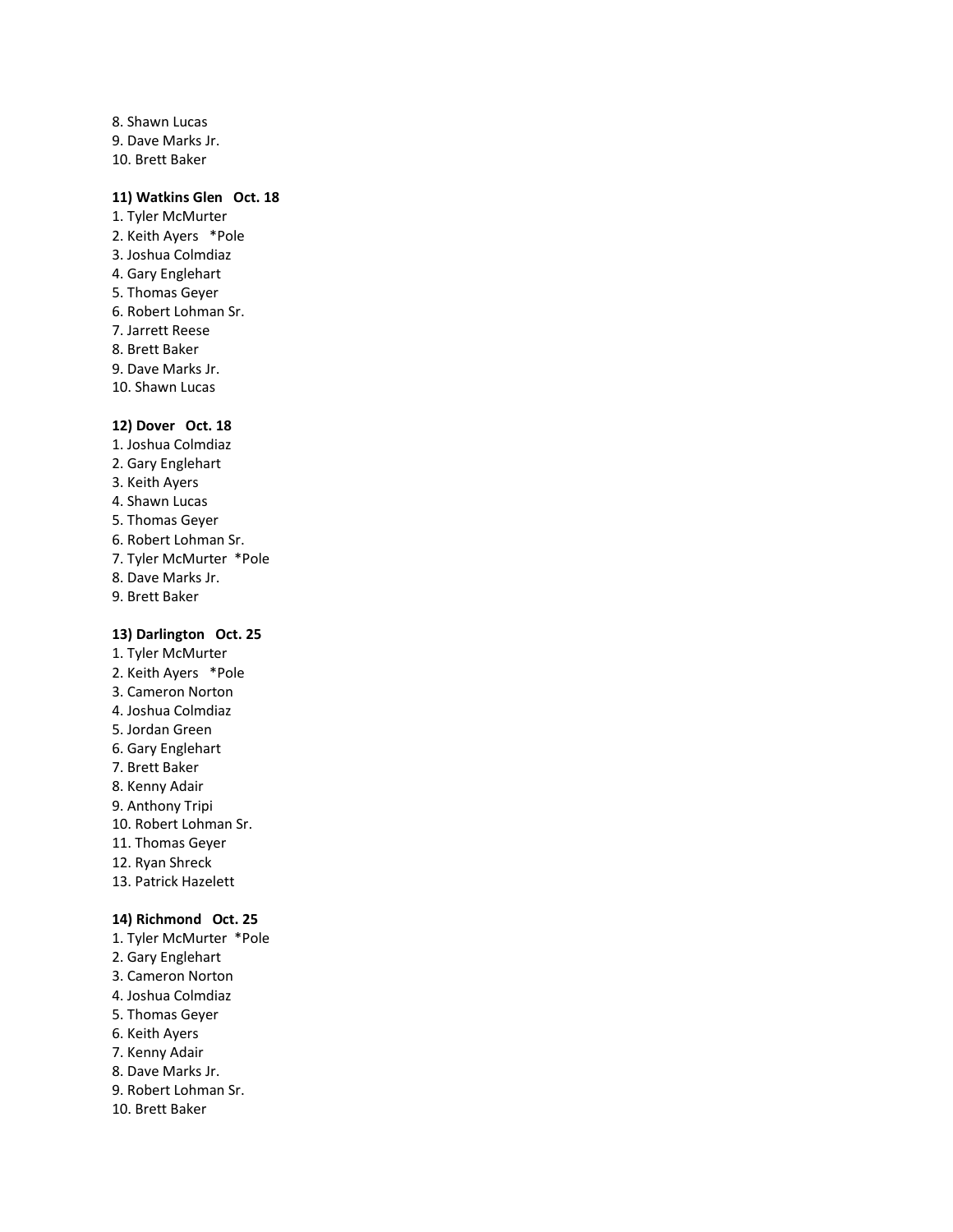11. Patrick Hazelett 12. Dakota Brough 13. Steven Corley 14. Ryan Shreck

### **15) Michigan Oct. 25**

1. Cameron Norton 2. Gary Englehart 3. Kenny Adair 4. Thomas Geyer 5. Joshua Colmdiaz \*Pole 6. Tyler McMurter 7. Keith Ayers 8. Dave Marks Jr. 9. Anthony Tripi 10. Robert Lohman Sr. 11. Dakota Brough 12. Steven Corley

# **16) Homestead-Miami Oct. 25**

- 1. Anthony Tripi 2. Gary Englehart
- 3. Tyler McMurter
- 4. Kenny Adair
- 5. Joshua Colmdiaz
- 6. Keith Ayers
- 7. Thomas Geyer
- 8. Robert Lohman Sr.
- 9. Shawn Lucas
- 10. Cameron Norton \*Pole
- 11. Dave Marks Jr.
- 12. Brett Baker

# **2019 NOSSCAR Legends Series Final Standings (Season 2)**

1. #12 Tyler McMurter: 350 pts \*9 wins **\*CHAMPION** 2. #17 Gary Englehart: 292 pts 3. #22 Joshua Colmdiaz: 278 pts \*2 wins 4. #62 Thomas Geyer: 255 pts \*1 win 5. #11 Keith Ayers: 232 pts \*1 win 6. #88 Cameron Norton: 216 pts \*1 win 7. #8 Robert Lohman Sr.: 214 pts (R) **\*ROOKIE OF THE YEAR** 8. #47 Shawn Lucas: 159 pts 9. #10 Patrick Hazelett: 152 pts 10. #2 Dave Marks Jr.: 142 pts 11. #95 Jordan Green: 125 pts (R) 12. #9 CD Derby: 120 pts 13. #21 Brett Baker: 90 pts (R) 14. #43 Jarrett Reese: 77 pts 15. #1 Jade Burr: 70 pts \*1 win 16. #41 Kenny Adair: 67 pts 17. #17 Anthony Tripi: 51 pts \*1 win (R)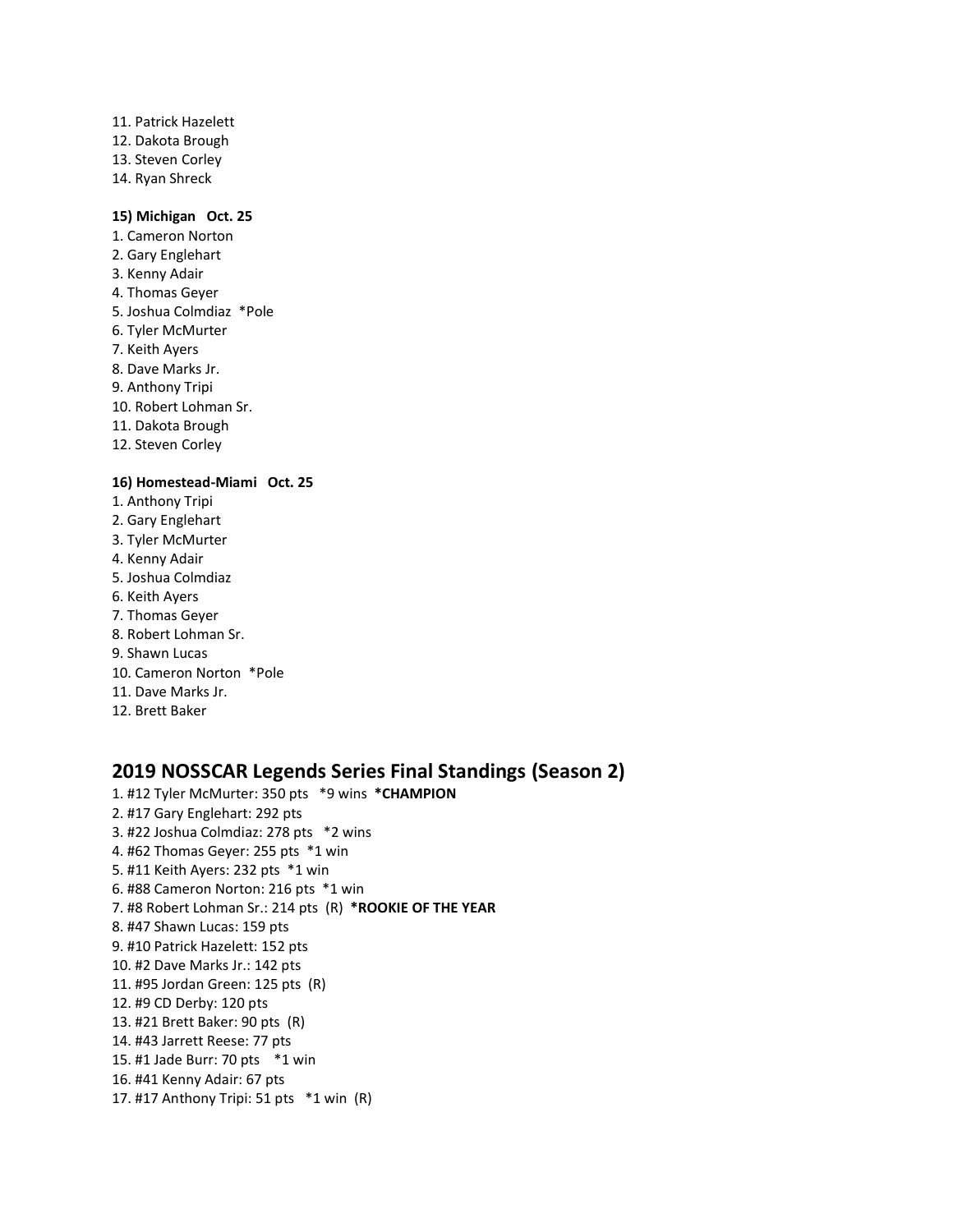18. #99 BJ Thomas: 42 pts (R) 19. #14 Steven Corley: 41 pts (R) 20. #48 Noah Underwood: 34 pts (R) 21. #19 Ty Bond: 32 pts (R) 22. #00 Darkness: 23 pts (R) 23. #21 Jordan Rotton: 22 pts 24. #4 Dakota Brough: 21 pts 25. #18 Ryan Shreck: 18 pts 26. #24 Jeff Grady: 17 pts

# **2020 NOSSCAR Legends Series Race Results – NASCAR Heat 4 – Season 3**

# **1) Daytona Mar. 31**

- 1. Bad-Moon-Rising
- 2. Qtr-Panel-Outlaw
- 3. Tyler McMurter 4. Joshua Watson
- 5. Cameron Norton
- 6. Yaegrr
- 7. Dakota Brough
- 8. Rough Raven
- 9. Y. Doneson
- 10. Brett Baker
- 11. Joshua Colmdiaz
- 12. Bradley Gilleland
- 13. Jeffery Robinson Jr.
- 14. BJ Thomas
- 15. Harold Burden
- 16. Chris Ryan
- 17. Thmos
- 18. Shawn Lucas
- 19. Rob Oglesby
- 20. Dustin McClintlock
- 21. Jason Pitts
- 22. Nick Donfrancesco \*POLE
- 23. Dave Marks Jr.

# **2) Las Vegas Mar. 31**

- 1. Joshua Watson
- 2. Bad-Moon-Rising
- 3. Dakota Brough
- 4. Tyler McMurter
- 5. Nick Donfrancesco \*POLE
- 6. Joshua Colmdiaz
- 7. Jeffery Robinson Jr.
- 8. Harold Burden
- 9. Y. Doneson
- 10. Yaegrr
- 11. Qtr-Panel-Outlaw
- 12. BJ Thomas
- 13. Dave Marks Jr.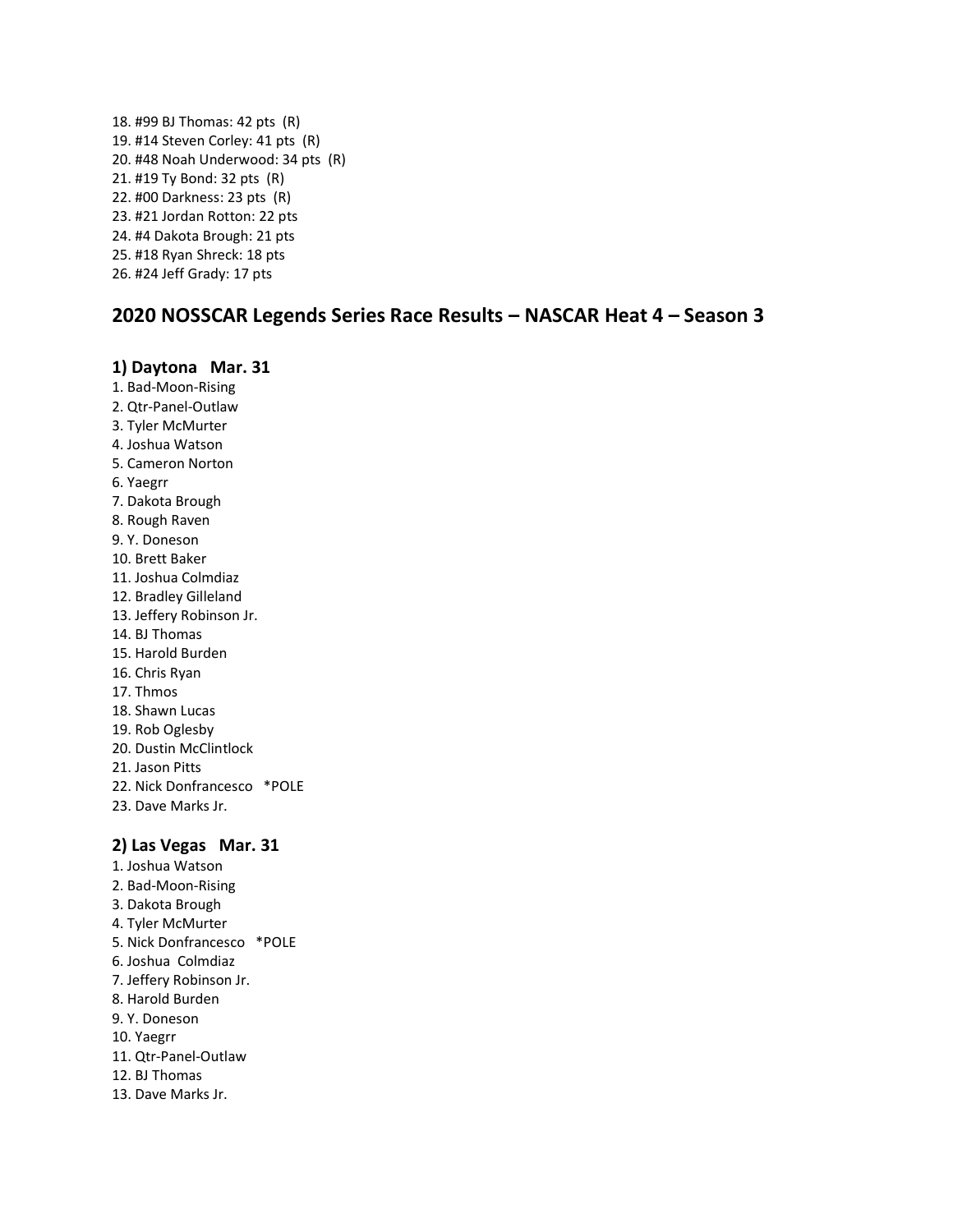- 14. Dustin McClintlock 15. Rob Oglesby 16. Cameron Norton 17. Blood-Purge 18. Chris Ryan 19. Thmos 20. Jason Pitts 21. Brett Baker 22. Rough Raven 23. Timmy Brown
- 24. Shawn Lucas

# **3) Auto Club Mar. 31**

- 1. Tyler McMurter 2. Brett Baker 3. Y. Doneson 4. Nick Donfrancesco
- 5. Joshua Colmdiaz
- 6. Dakota Brough
- 7. Jeffery Robinson Jr.
- 8. Chris Ryan
- 9. Bad-Moon-Rising
- 10. Yaegrr
- 11. BJ Thomas
- 12. Qtr-Panel-Outlaw
- 13. Cameron Norton
- 14. Dave Marks Jr.
- 15. Dustin McClintlock
- 16. Shawn Lucas
- 17. Harold Burden
- 18. Joshua Watson \*POLE
- 19. Blood-Purge
- 20. Thmos
- 21. Rob Oglesby
- 22. mpROOFER
- 23. Rough Raven

# **4) Atlanta Apr. 7**

- 1. Chris Ryan 2. Jason Pitts 3. Jeffery Robinson Jr. 4. Tyler McMurter 5. Thomas Geyer 6. Joshua Watson 7. Joshua Colmdiaz 8. Shawn Lucas 9. Cameron Norton 10. Dave Marks Jr. 11. Brett Baker 12. Jordan Green 13. Yaegrr
- 14. Logan Brough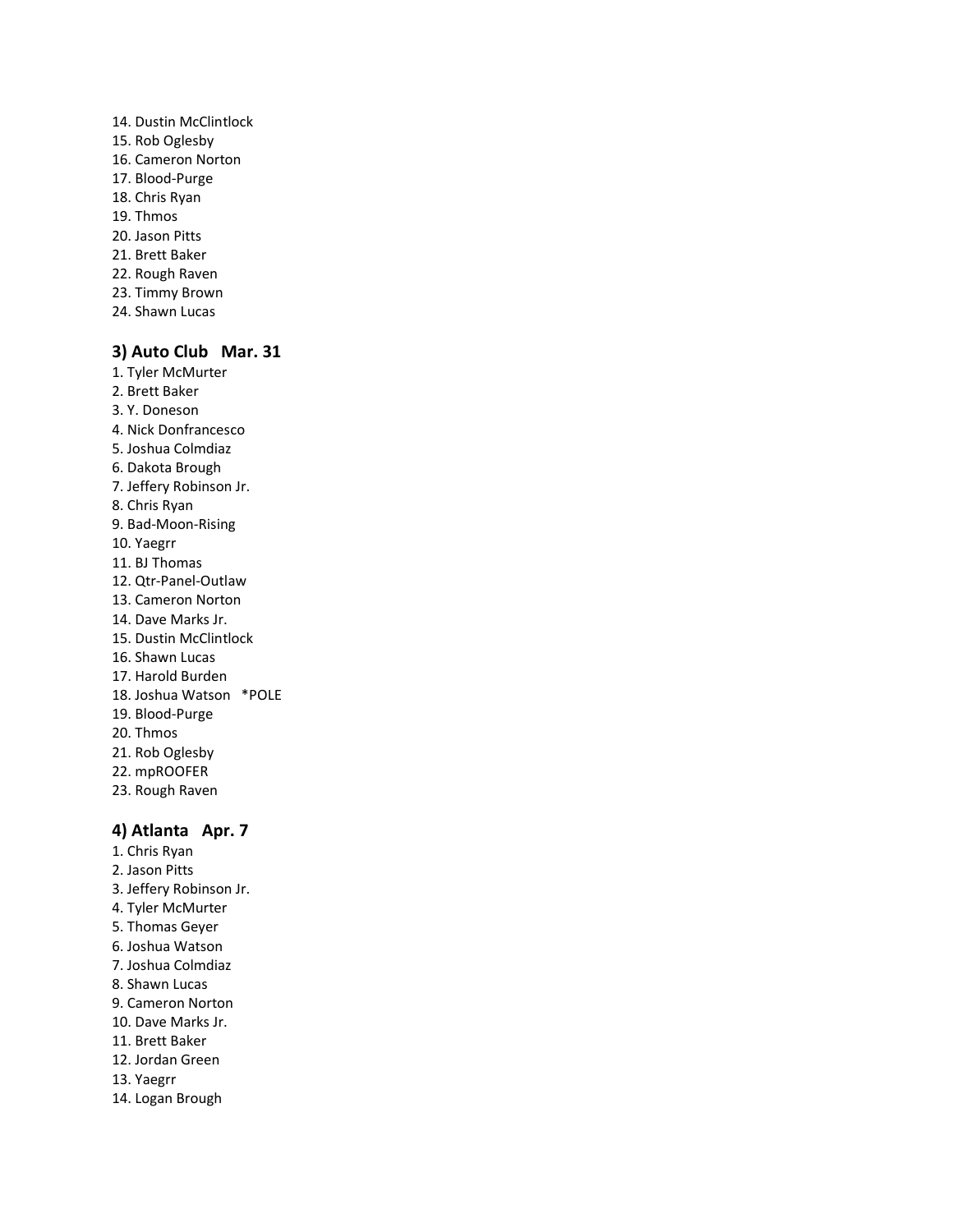15. Blood-Purge 16. Nick Donfrancesco 17. Jason Armstrong 18. Dakota Brough 19. Rob Oglesby 20. Thmos 21. Qtr-Panel-18 22. Bad-Moon-Rising \*POLE 23. Derek Roberts

# **5) Homestead-Miami Apr. 7**

1. Tyler McMurter 2. Jason Pitts 3. Yaegrr 4. Bad-Moon-Rising 5. Chris Ryan 6. Joshua Watson \*POLE 7. Jordan Green 8. Cameron Norton 9. Jason Armstrong 10. Joshua Colmdiaz 11. Jeffery Robinson Jr. 12. Thomas Geyer 13. Brett Baker 14. Dave Marks Jr. 15. Blood-Purge 16. Thmos 17. Rob Oglesby 18. Logan Brough 19. Shawn Lucas 20. Qtr-Panel-18 21. Nick Donfrancesco 22. Dakota Brough 23. Derek Roberts 24. Y. Doneson

# **6) Canadian Tire Apr. 7**

1. Dakota Brough 2. Bad-Moon-Rising 3. Yaegrr 4. Joshua Colmdiaz 5. Tyler McMurter 6. Brett Baker 7. Cameron Norton 8. Thomas Geyer 9. Jordan Green 10. Joshua Watson \*POLE 11. Chris Ryan 12. Jason Armstrong 13. Jason Pitts 14. Shawn Lucas 15. Logan Brough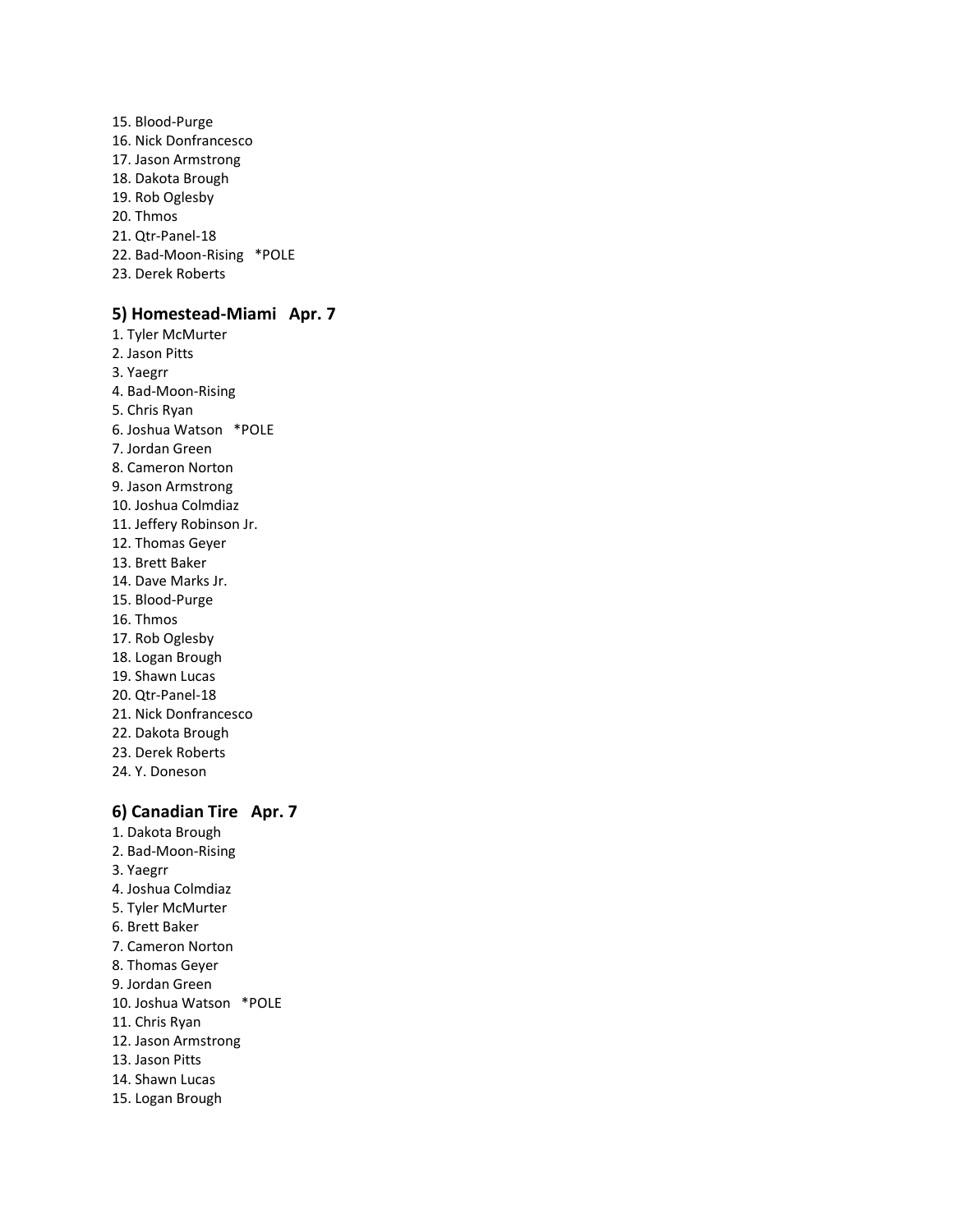16. Dave Marks Jr. 17. Rob Oglesby 18. Blood-Purge 19. Thmos 20. Jeffery Robinson Jr. 21. Nick Donfrancesco 22. Qtr-Panel-18

# **7) Martinsville Apr. 14**

1. Dakota Brough \*POLE 2. Joshua Watson 3. Joshua Colmdiaz 4. Bad-Moon-Rising 5. Cameron Norton 6. Jordan Green 7. Harold Burden 8. Chris Ryan 9. Thomas Geyer 10. Tyler McMurter 11. Brett Baker 12. Yaegrr 13. Jeffery Robinson Jr. 14. Jason Armstrong 15. Shawn Lucas 16. Alex Tesdahl 17. Rob Oglesby 18. Blood-Purge 19. Thmos 20. Qtr-Panel-18 21. Jason Pitts

# **8) Texas Apr. 14**

1. Nick Donfrancesco \*POLE 2. Harold Burden 3. Joshua Watson 4. Tyler McMurter 5. Bad-Moon-Rising 6. Chris Ryan 7. Qtr-Panel 8. Brett Baker 9. Jeffery Robinson Jr. 10. Alex Tesdahl 11. Jason Armstrong 12. Jordan Green 13. Joshua Colmdiaz 14. Thomas Geyer 15. Cameron Norton 16. Shawn Lucas 17. Blood-Purge 18. Rob Oglesby 19. Thmos 20. Dakota Brough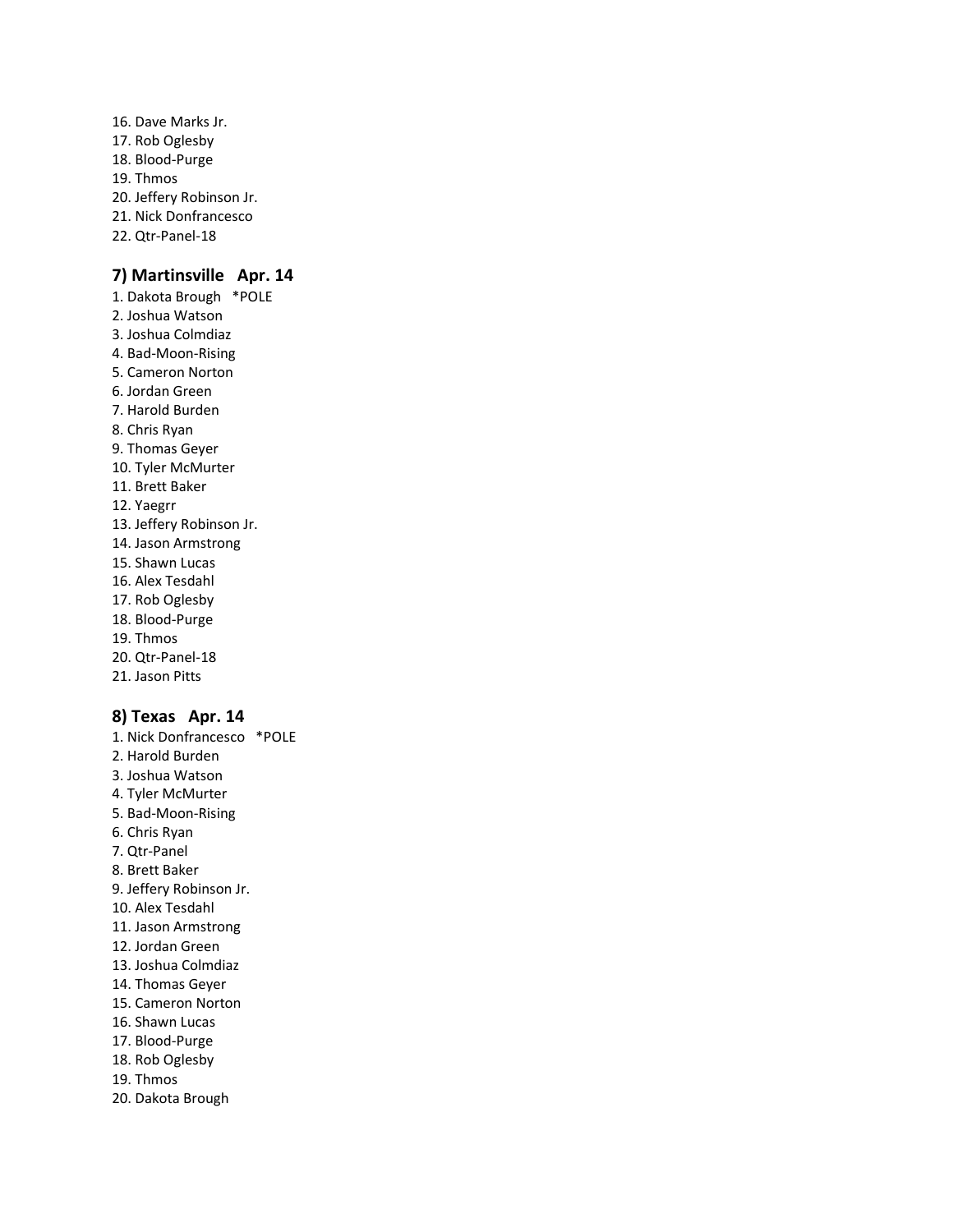21. Dave Marks Jr. 22. Yaegrr 23. Ayrton Frederick

# **9) Talladega Apr. 14**

1. Nick Donfrancesco 2. Cameron Norton \*POLE 3. Tyler McMurter 4. Bad-Moon-Rising 5. Joshua Watson 6. Thomas Geyer 7. Joshua Colmdiaz 8. Dakota Brough 9. Dave Marks Jr. 10. Jordan Green 11. Jeffery Robinson Jr. 12. Qtr-Panel 13. Alex Tesdahl 14. Chris Ryan 15. Shawn Lucas 16. Harold Burden 17. Rob Oglesby 18. Thmos 19. Blood-Purge 20. Jason Armstrong 21. Brett Baker 22. Yaegrr

# **10) Bristol Apr. 21**

1. Dakota Brough 2. Tyler McMurter 3. Joshua Watson 4. Joshua Colmdiaz 5. Harold Burden 6. Jordan Green 7. Chris Ryan 8. Alex Tesdahl 9. Qtr-Panel 10. Nick Donfrancesco 11. Jason Armstrong 12. Thomas Geyer 13. Jeffery Robinson Jr. 14. Shawn Lucas 15. Blood-Purge 16. Rob Oglesby 17. Logan Brough 18. Jamie Bunsell 19. Thmos 20. Cameron Norton 21. Bad-Moon-Rising \*POLE 22. Brett Baker 23. RJ Haywood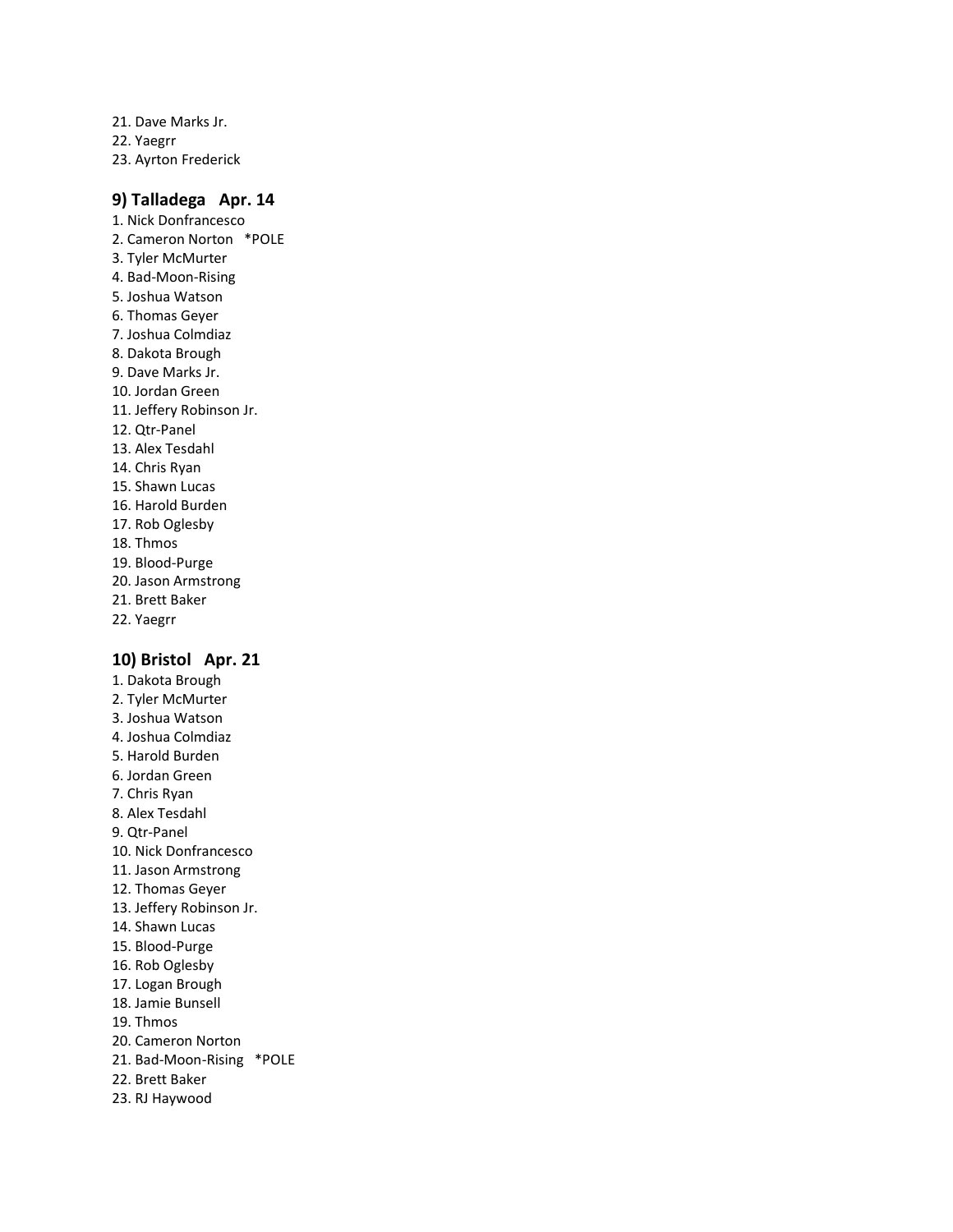24. Matt Tetmeyer 25. Jessie Carlson 26. Dave Marks Jr. 27. Y. Doneson

# **11) Kentucky Apr. 21**

1. Nick Donfrancesco \*POLE 2. Bad-Moon-Rising 3. Alex Tesdahl 4. Y. Doneson 5. Tyler McMurter 6. Joshua Colmdiaz 7. Chris Ryan 8. Cameron Norton 9. Joshua Watson 10. Harold Burden 11. Qtr-Panel 12. Dakota Brough 13. Thomas Geyer 14. Jeffery Robinson Jr. 15. Jason Armstrong 16. RJ Haywood 17. Jessie Carlson 18. Logan Brough 19. Jordan Green 20. Billy Ray Thompson 21. Brett Baker 22. Jamie Bunsell 23. Dustin McClintlock 24. Thmos 25. Rob Oglesby 26. Blood-Purge 27. Shawn Lucas

# **12) Indianapolis Apr. 21**

1. Tyler McMurter 2. Joshua Watson 3. Bad-Moon-Rising 4. Jordan Green 5. Harold Burden 6. Joshua Colmdiaz 7. Dakota Brough 8. Nick Donfrancesco 9. Jessie Carlson 10. Qtr-Panel 11. Cameron Norton 12. Y. Doneson 13. Brett Baker \*POLE 14. Dustin McClintlock 15. Chris Ryan 16. Jeffery Robinson Jr. 17. Jason Armstrong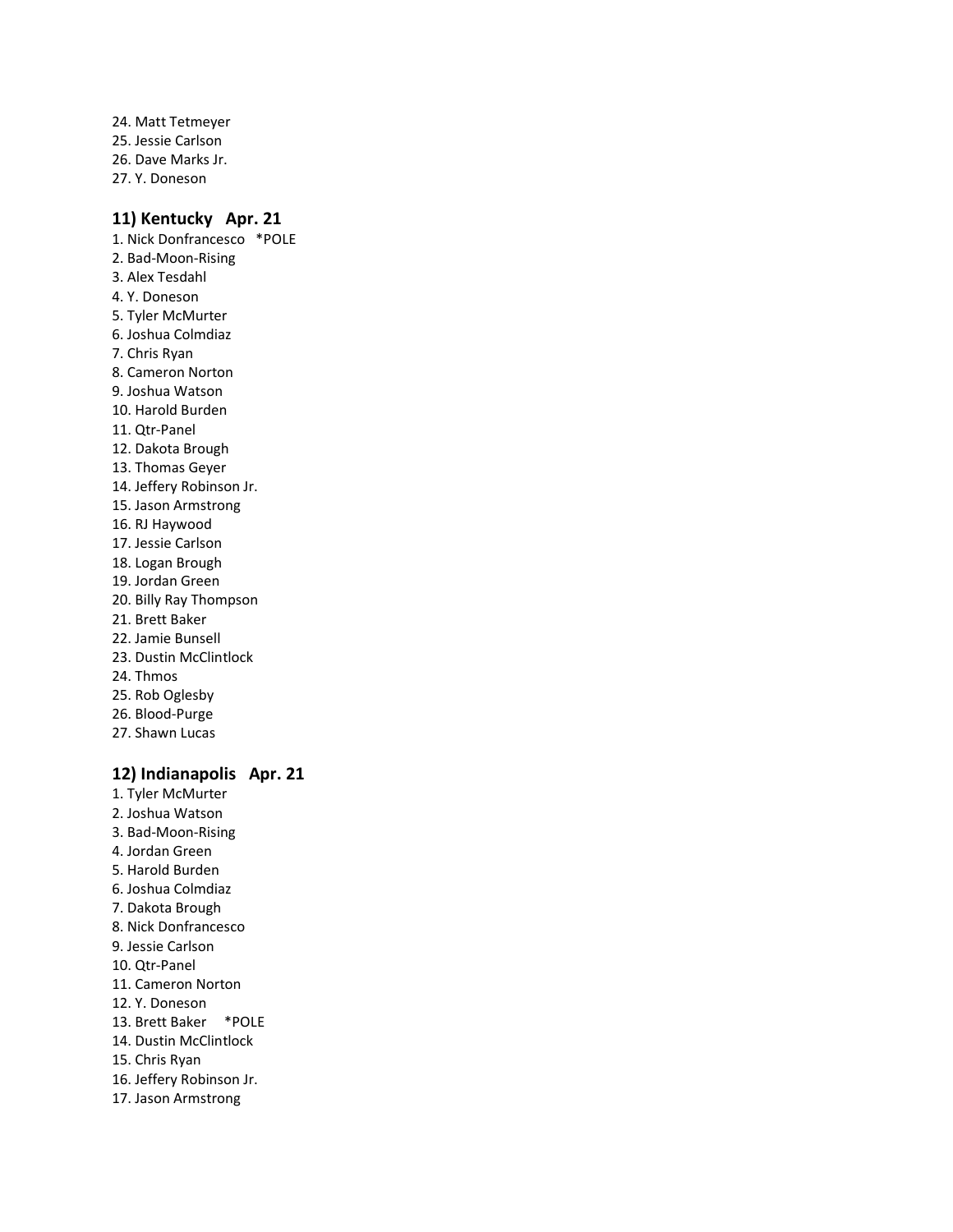- 18. Alex Tesdahl 19. Jamie Bunsell 20. Thmos 21. RJ Haywood 22. Billy Ray Thompson 23. Thomas Geyer 24. Logan Brough 25. Shawn Lucas
- 26. Mat Tetmeyer

# **13) Richmond Apr. 28**

1. Joshua Watson 2. Tyler McMurter \*POLE 3. Jason Pitts 4. Bad-Moon-Rising 5. Joshua Colmdiaz 6. Nick Donfrancesco 7. Chris Ryan 8. Thomas Geyer 9. Jason Armstrong 10. Harold Burden 11. Dakota Brough 12. Jessie Carlson 13. Alex Tesdahl 14. Qtr-Panel 15. Jeffery Robinson Jr. 16. Billy Milner 17. Shawn Lucas 18. Billy Ray Thompson 19. Nathan O'Hara 20. Dave Marks Jr. 21. Thmos 22. Timmy Brown 23. Mitch

# **14) Kansas Apr. 28**

1. Joshua Watson \*POLE 2. Chris Ryan 3. Joshua Colmdiaz 4. Tyler McMurter 5. Jeffery Robinson Jr. 6. Bad-Moon-Rising 7. Alex Tesdahl 8. Thomas Geyer 9. Nick Donfrancesco 10. Harold Burden 11. Billy Ray Thompson 12. Jason Armstrong 13. Dakota Brough 14. Brett Baker 15. Dave Marks Jr. 16. Qtr-Panel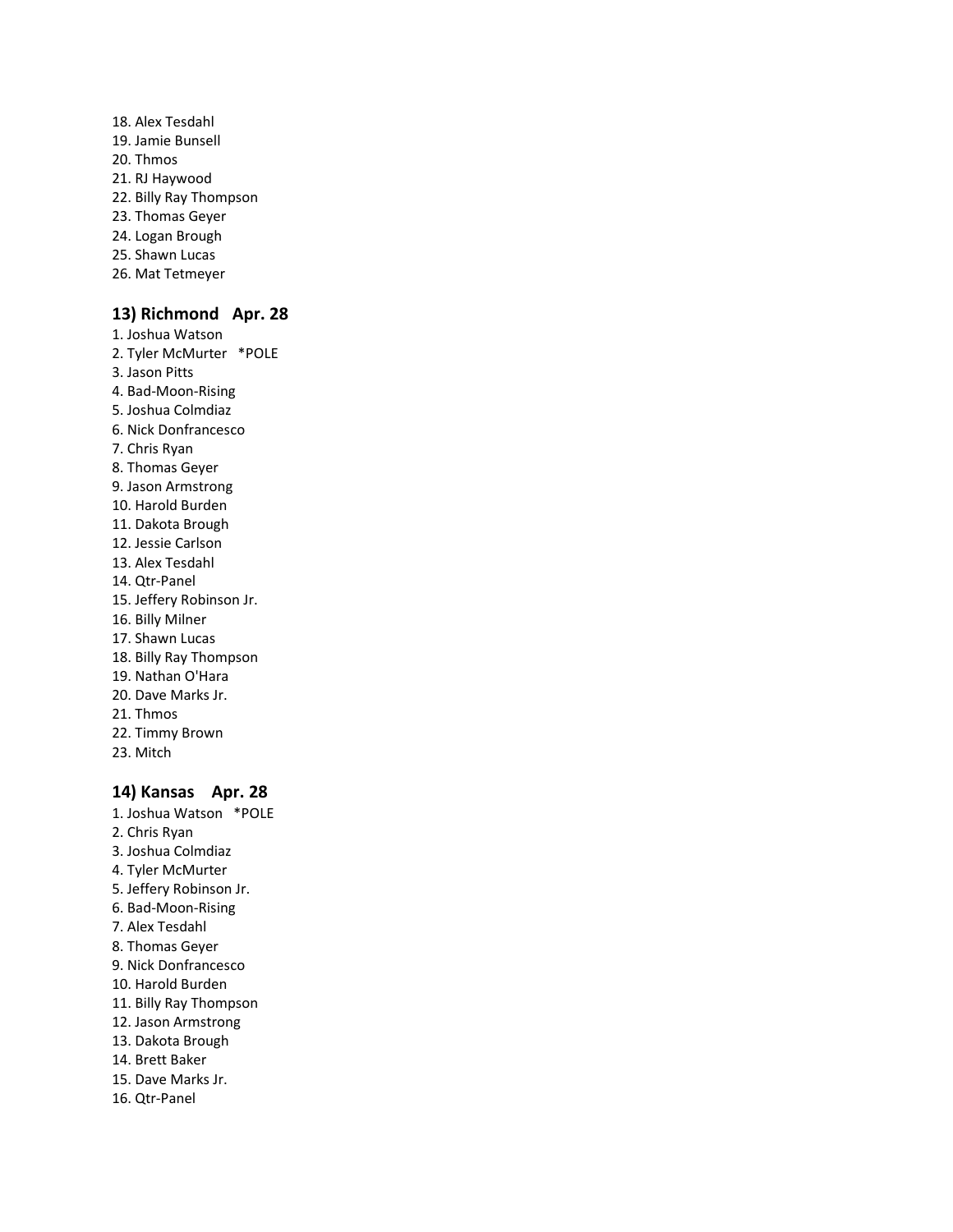17. Timmy Brown 18. Jessie Carlson 19. Billy Milner 20. Nathan O'Hara 21. Shawn Lucas 22. Jason Pitts 23. Thmos

# **15) Charlotte Apr. 28**

1. Joshua Watson \*POLE 2. Tyler McMurter 3. Dakota Brough 4. Brett Baker 5. Harold Burden 6. Jessie Carlson 7. Qtr-Panel 8. Joshua Colmdiaz 9. Jason Armstrong 10. Nick Donfrancesco 11. Jeffery Robinson Jr. 12. Timmy Brown 13. Billy Milner 14. Billy Ray Thompson 15. Alex Tesdahl 16. Rush Downing 17. Chris Ryan 18. Jason Pitts 19. Shawn Lucas 20. Thomas Geyer 21. Nathan O'Hara 22. Thmos

# **16) Watkins Glen May 5**

1. Bad-Moon-Rising \*POLE 2. Joshua Watson 3. Tyler McMurter 4. Chris Ryan 5. Harold Burden 6. Dakota Brough 7. Y. Doneson 8. Nick Donfrancesco 9. Joshua Colmdiaz 10. Brett Baker 11. Jessie Carlson 12. Qtr-Panel 13. Cameron Norton 14. Jason Armstrong 15. Alex Tesdahl 16. Thomas Geyer 17. Jeffery Robinson Jr. 18. Timmy Brown 19. Nathan O'Hara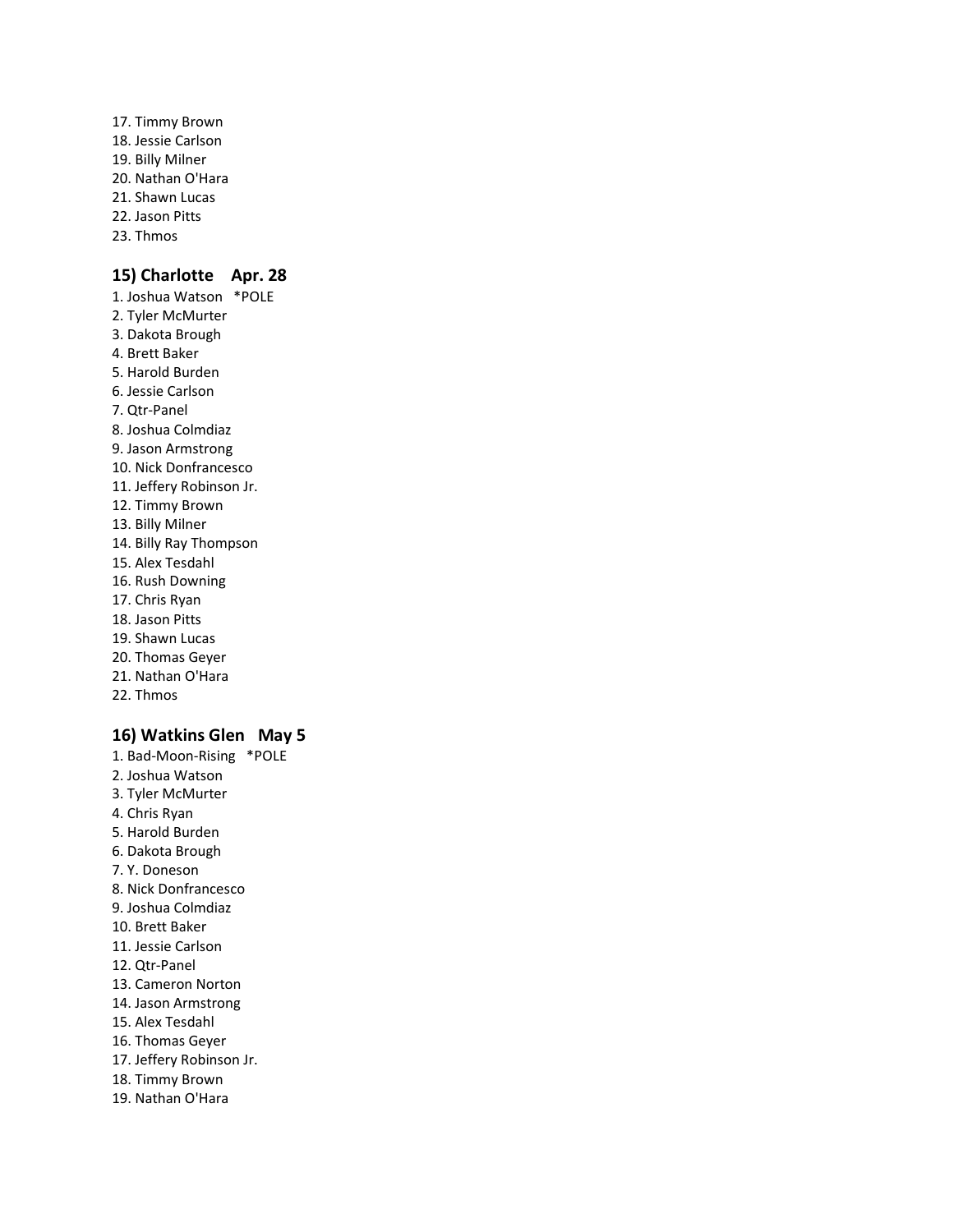20. Jason Pitts 21. Billy Ray Thompson 22. Dave Marks Jr. 23. Matt Tetmeyer

# **17) Pocono May 5**

1. Joshua Watson 2. Dakota Brough 3. Harold Burden 4. Joshua Colmdiaz 5. Jessie Carlson 6. Jason Armstrong 7. Thomas Geyer 8. Timmy Brown 9. Jeffery Robinson Jr. 10. Tyler McMurter 11. Bad-Moon-Rising \*POLE 12. Brett Baker 13. Nick Donfrancesco 14. Alex Tesdahl 15. Chris Ryan 16. Qtr-Panel 17. Billy Ray Thompson 18. Nathan O'Hara 19. Y. Doneson 20. Jason Pitts 21. Cameron Norton 22. Dave Marks Jr. 23. Rush Downing

# **18) Dover May 5**

1. Tyler McMurter 2. Harold Burden 3. Joshua Watson 4. Brett Baker 5. Joshua Colmdiaz 6. Alex Tesdahl 7. Jason Armstrong 8. Thomas Geyer \*POLE 9. Jeffery Robinson Jr. 10. Jessie Carlson 11. Chris Ryan 12. Dave Marks Jr. 13. Timmy Brown 14. Cameron Norton 15. Billy Ray Thompson 16. Nathan O'Hara 17. Dakota Brough 18. Nick Donfrancesco 19. Jason Pitts 20. Y. Doneson 21. Bad-Moon-Rising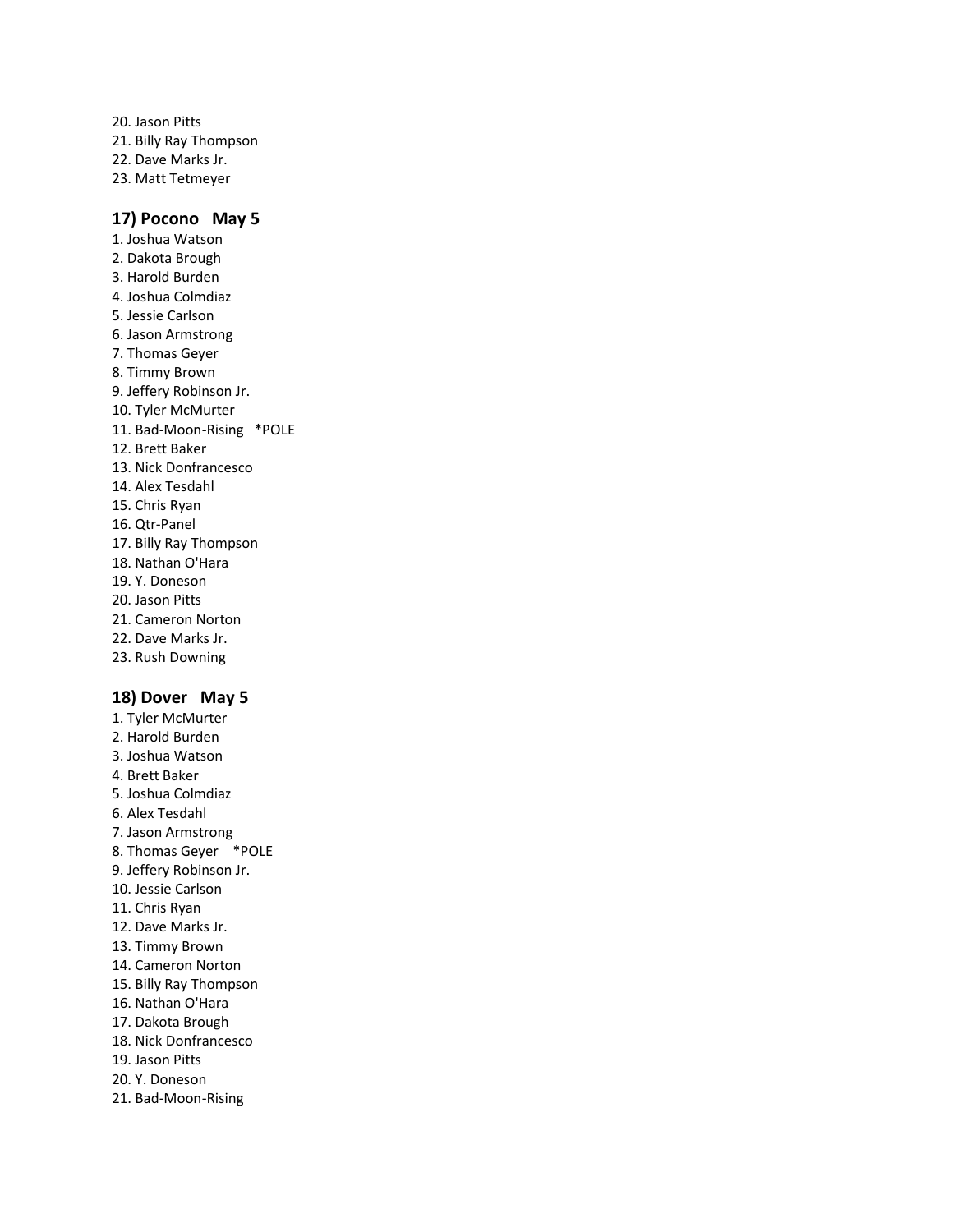22. Qtr-Panel 23. Matt Tetmeyer

# **19) Darlington May 12**

1. Bad\_Moon\_Rising 2. Joshua Watson \*POLE 3. Tyler McMurter 4. Jason Pitts 5. Brett Baker 6. Y. Doneson 7. Thomas Geyer 8. Joshua Colmdiaz 9. Alex Tesdahl 10. Chris Ryan 11. Jeffery Robinson Jr. 12. Fast-Lane 13. Jason Armstrong 14. Qtr-Panel 15. Dustin McClintlock 16. Dakota Brough 17. Jessie Carlson 18. Cameron Norton 19. Ghostly-Rattler 20. Billy Ray Thompson 21. Nathan O'Hara 22. Tigz 23. Timmy Brown

# **20) Road America May 12**

1. Dakota Brough 2. Joshua Watson 3. Tyler McMurter 4. Bad\_Moon\_Rising \*POLE 5. Jessie Carlson 6. Cameron Norton 7. Nick Donfrancesco 8. Thomas Geyer 9. Joshua Colmdiaz 10. Y. Doneson 11. Qtr-Panel 12. Brett Baker 13. Jason Armstrong 14. Billy Ray Thompson 15. Chris Ryan 16. Ghostly-Rattler 17. Alex Tesdahl 18. Jeffery Robinson Jr. 19. Nathan O'Hara 20. Fast-Lane 21. Jason Pitts 22. Dustin McClintlock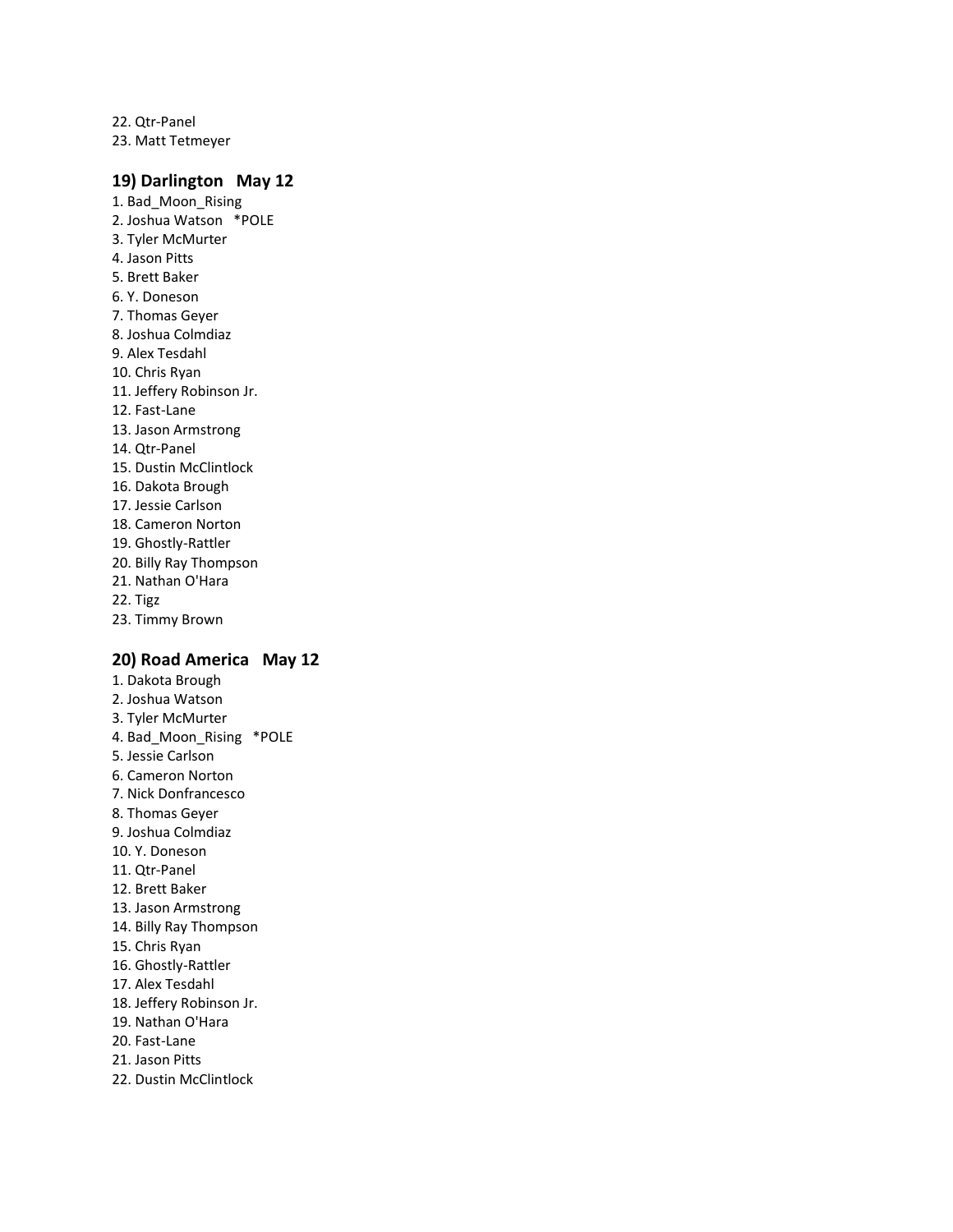# **21) Michigan May 12**

1. Tyler McMurter 2. Joshua Watson 3. Nick Donfrancesco 4. Jessie Carlson 5. Jeffery Robinson Jr. 6. Alex Tesdahl 7. Y. Doneson 8. Joshua Colmdiaz \*POLE 9. Dakota Brough 10. Timmy Brown 11. Chris Ryan 12. Billy Ray Thompson 13. Ghostly-Rattler 14. Thomas Geyer 15. Brett Baker 16. Jason Armstrong 17. Cameron Norton 18. Dustin McClintlock 19. Qtr-Panel 20. Fast-Lane 21. Bad\_Moon\_Rising 22. Tigz

# **22) ISM Raceway May 12**

- 1. Joshua Colmdiaz 2. Tyler McMurter 3. Chris Ryan 4. Qtr-Panel 5. Fast-Lane 6. Jeffery Robinson Jr. 7. Jason Armstrong 8. Jessie Carlson 9. Joshua Watson 10. Nick Donfrancesco 11. Alex Tesdahl 12. Brett Baker 13. Billy Ray Thompson 14. Cameron Norton 15. Dustin McClintlock 16. Jason Pitts 17. Y. Doneson 18. Timmy Brown 19. Ghostly-Rattler 20. Bad\_Moon\_Rising \*POLE 21. Dakota Brough
- 22. Tigz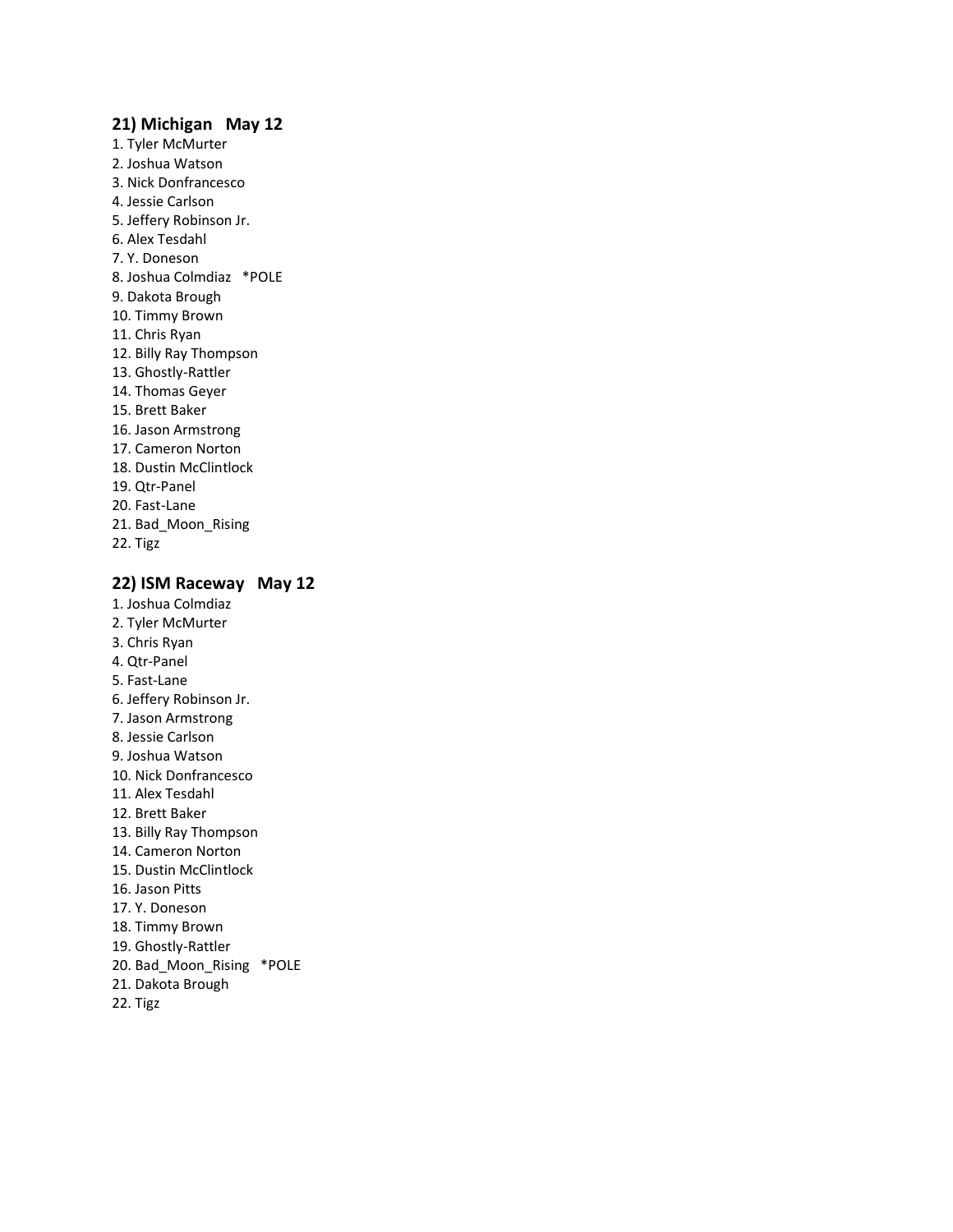# **2020 NOSSCAR Legends Series Final Standings – NASCAR Heat 4 – Season 3**

1. #24 Tyler McMurter: 443 pts \*5 wins 2. #1 Joshua Watson: 426 pts \*5 wins (R) 3. #48 Joshua Colmdiaz: 348 pts \*1 win 4. #58 Bad-Moon-Rising: 314 pts \*3 wins (R) 5. #52 Dakota Brough: 300 pts \*4 wins 6. #42 Chris Ryan: 280 pts \*1 win (R) 7. #9 Nick Donfrancesco: 260 pts \*3 wins 8. #18 Jeffery Robinson Jr.: 242 pts (R) 9. #12 Brett Baker: 218 pts (R) 10. #8 Harold Burden: 215 pts 11. #62 Thomas Geyer: 200 pts 12. #88 Cameron Norton: 198 pts 13. #19 Qtr-Panel-Outlaw: 196 pts (R) 14. #40 Jason Armstrong: 186 pts 15. #17 Alex Tesdahl: 172 pts 16. #41 Y. Doneson: 144 pts 17. #4 Jessie Carlson: 143 pts (R) 18. #84 Jason Pitts: 114 pts (R) 19. #00 Jordan Green: 113 pts (R) 20. #51 Yaegrr: 101 pts (R) 21. #2 Dave Marks Jr.: 78 pts 22. #15 Shawn Lucas: 75 pts 23. #95 Billy Ray Thompson: 68 pts (R) 24. #21 Timmy Brown: 61 pts 25. #11 Rob Oglesby: 47 pts (R) 26. #95 Blood-Purge: 46 pts (R) 27. #14 Dustin McClintlock: 46 pts (R) 28. #20 Thmos: 41 pts (R) 29. #34 Fast-Lane: 31 pts (R) 30. #99 BJ Thomas: 29 pts 31. #96 Logan Brough: 29 pts (R) 32. #21 Nathan O'Hara: 23 pts (R) 33. #3 Ghostly-Rattler: 21 pts (R) 34. #10 Billy Milner: 18 pts (R) 35. #4 Rough Raven: 16 pts (R) 36. #1 Bradley Gilleland: 10 pts (R) 37. #96 RJ Haywood: 8 pts (R) 38. #47 Jamie Bunsell: 8 pts (R) 39. #28 Rush Downing: 7 pts (R) 40. #3 Matt Tetmeyer: 4 pts (R) 41. #22 Tigz: 3 pts (R) 42. #13 Derek Roberts: 2 pts (R) 43. #47 Ayrton Frederick: 1 pt (R) 44. #3 mpROOFER: 1 pt (R) 45. #71 Mitch: 1 pt (R)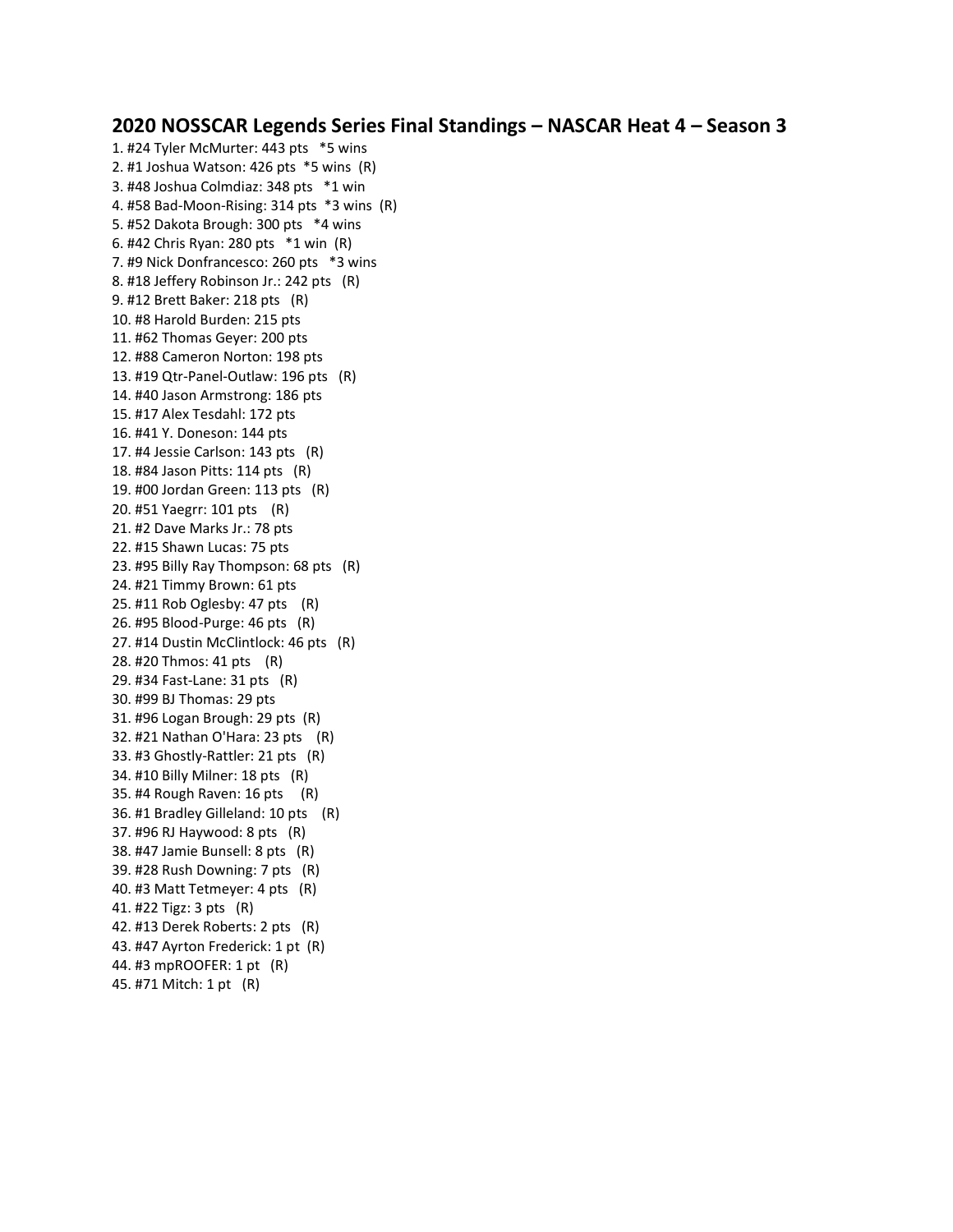# **2021 NOSSCAR Legends Series Race Results – NASCAR Heat 5 – Season 4**

### **1) Daytona June 14**

1. Alex Tesdahl 2. Ayrton Frederick \*POLE 3. Daniel McGriff 4. Jeffery Robinson Jr. 5. Joshua Colmdiaz 6. Trei Hollywood 7. Chris Ryan 8. Dave Marks Jr. 9. Cameron Norton 10. Trenton Krentz 11. James Martin 12. Tanner Swalley 13. Allen Richardson 14. Jessie Carlson 15. Timmy Brown 16. Rush Downing 17. Harold Burden 18. Owen Bridges 19. Robert Lohman Sr. 20. Jordan Rotton

# **2) Las Vegas June 14**

- 1. Ayrton Frederick 2. Trenton Krentz 3. Joshua Colmdiaz 4. Jessie Carlson 5. Chris Ryan 6. Trei Hollywood 7. Harold Burden 8. Timmy Brown 9. Daniel McGriff 10. Dave Marks Jr. 11. Jeffery Robinson Jr. 12. Rush Downing 13. James Martin 14. Jason Dorau 15. Allen Richardson 16. Cameron Norton 17. Alex Tesdahl \*POLE 18. Robert Lohman Sr. **3) Auto Club June 14**
- 1. Joshua Colmdiaz 2. Chris Ryan 3. Jessie Carlson 4. Allen Richardson \*POLE 5. Trenton Krentz 6. Trei Hollywood 7. Ayrton Frederick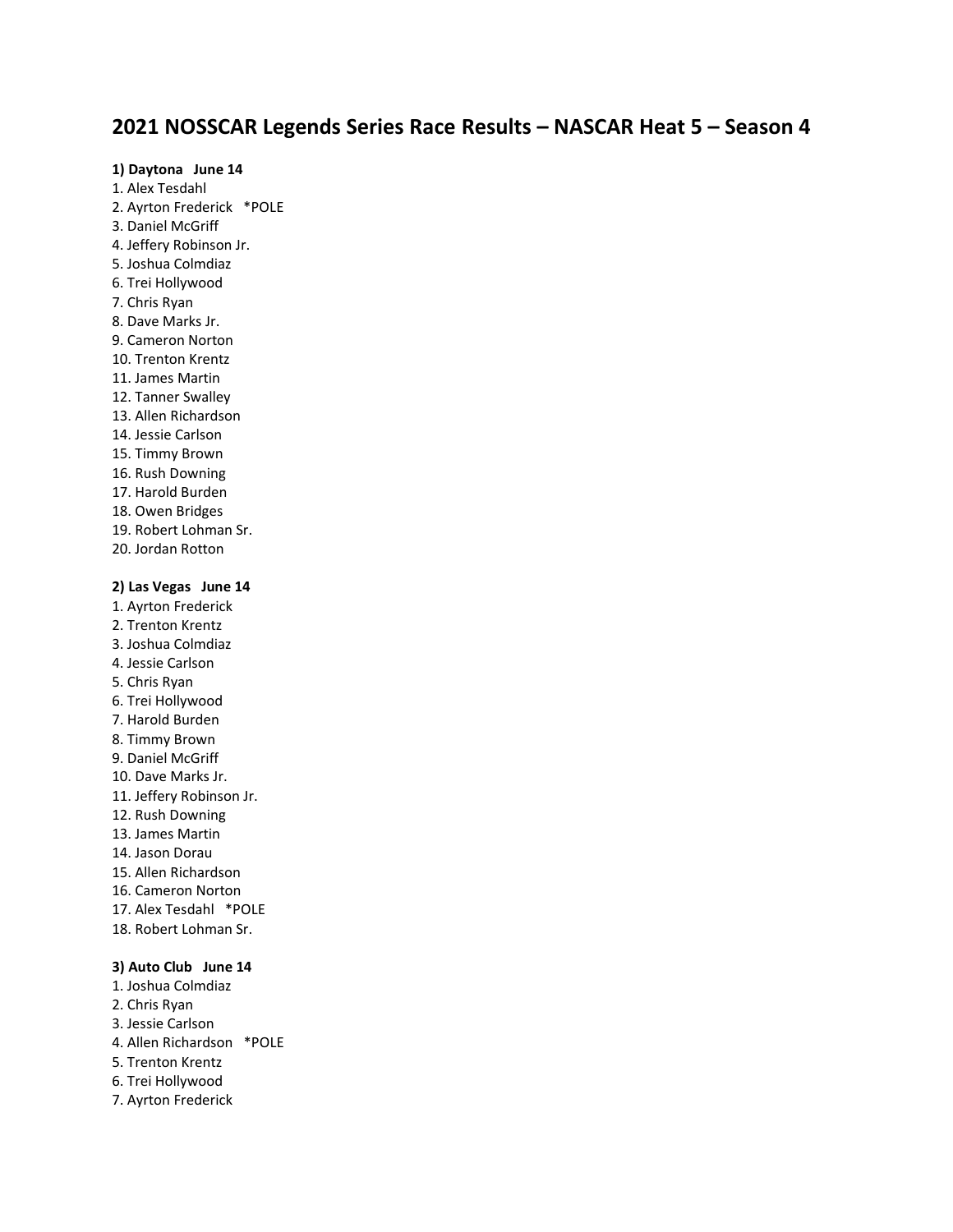- 8. Jeffery Robinson Jr. 9. Cameron Norton 10. Timmy Brown 11. Alex Tesdahl 12. Dave Marks Jr. 13. Daniel McGriff 14. Harold Burden 15. Jason Dorau 16. Rush Downing 17. Owen Bridges
- 18. Robert Lohman Sr.

# **4) Atlanta June 15**

- 1. Trei Hollywood 2. Jeffery Robinson Jr. 3. Joshua Colmdiaz 4. Ayrton Frederick 5. Chris Ryan 6. Alex Tesdahl \*POLE 7. Noah Underwood 8. Donny McBride Jr. 9. Harold Burden 10. Trenton Krentz 11. Jordan Rotton 12. Dave Marks Jr. 13. Blake Henderson 14. Timmy Brown 15. Cameron Norton 16. Tanner Swalley 17. Rush Downing 18. Allen Richardson 19. Batman
- 20. Jessie Carlson

### **5) Homestead-Miami June 15**

1. Harold Burden 2. Donny McBride Jr. \*POLE 3. Joshua Colmdiaz 4. Ayrton Frederick 5. Chris Ryan 6. Alex Tesdahl 7. Noah Underwood 8. Trei Hollywood 9. Jeffery Robinson Jr. 10. Timmy Brown 11. Trenton Krentz 12. Batman 13. Jessie Carlson 14. Dave Marks Jr. 15. Rush Downing 16. Jordan Rotton 17. Allen Richardson 18. Cameron Norton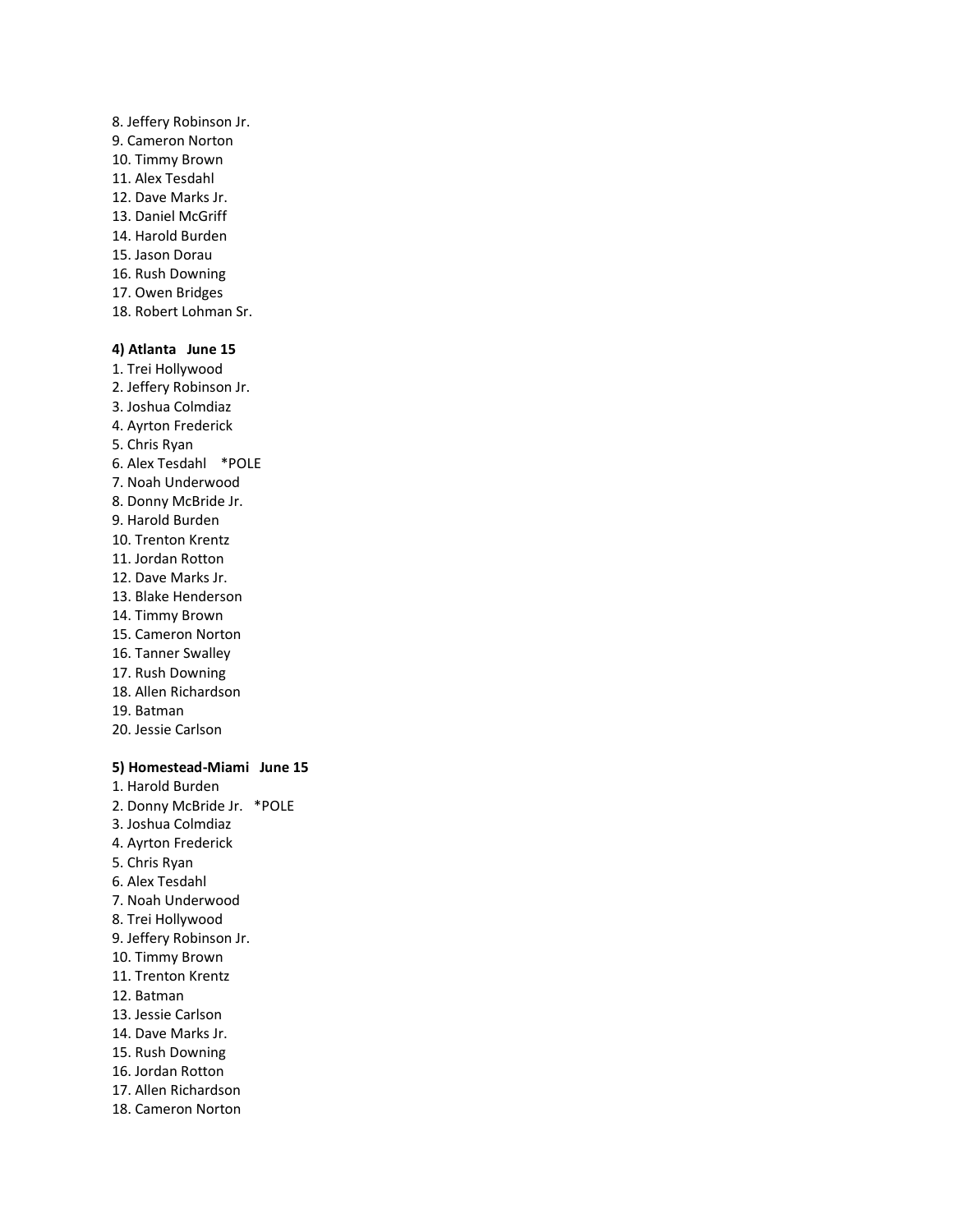### **6) Martinsville June 21**

- 1. Joshua Colmdiaz
- 2. Chris Ryan
- 3. Tyler McMurter
- 4. Aaron Garcia
- 5. Harold Burden
- 6. Noah Underwood
- 7. Ayrton Frederick
- 8. Jessie Carlson
- 9. Alex Tesdahl
- 10. Trei Hollywood
- 11. Allen Richardson
- 12. Daniel McGriff 13. Timmy Brown
- 
- 14. Jeffery Robinson Jr. 15. Dave Marks Jr.
- 16. Rush Downing
- 17. Jordan Green \*POLE
- 18. Trenton Krentz

# **7) Canadian Tire June 21**

- 1. Joshua Colmdiaz 2. Noah Underwood 3. Trei Hollywood 4. Jeffery Robinson Jr. 5. Jessie Carlson 6. Trenton Krentz 7. Jordan Rotton 8. Alex Tesdahl 9. Aaron Garcia \*POLE 10. Harold Burden 11. Chris Ryan 12. Daniel McGriff 13. Allen Richardson 14. Timmy Brown 15. Dave Marks Jr. 16. Rush Downing 17. Robert Lohman Sr. 18. Ayrton Frederick **8) Texas June 21**
- 1. Jeffery Robinson Jr. 2. Trenton Krentz 3. Chris Ryan 4. Alex Tesdahl 5. Noah Underwood \*POLE 6. Allen Richardson 7. Jessie Carlson 8. Trei Hollywood 9. Joshua Colmdiaz 10. Jordan Rotton 11. Daniel McGriff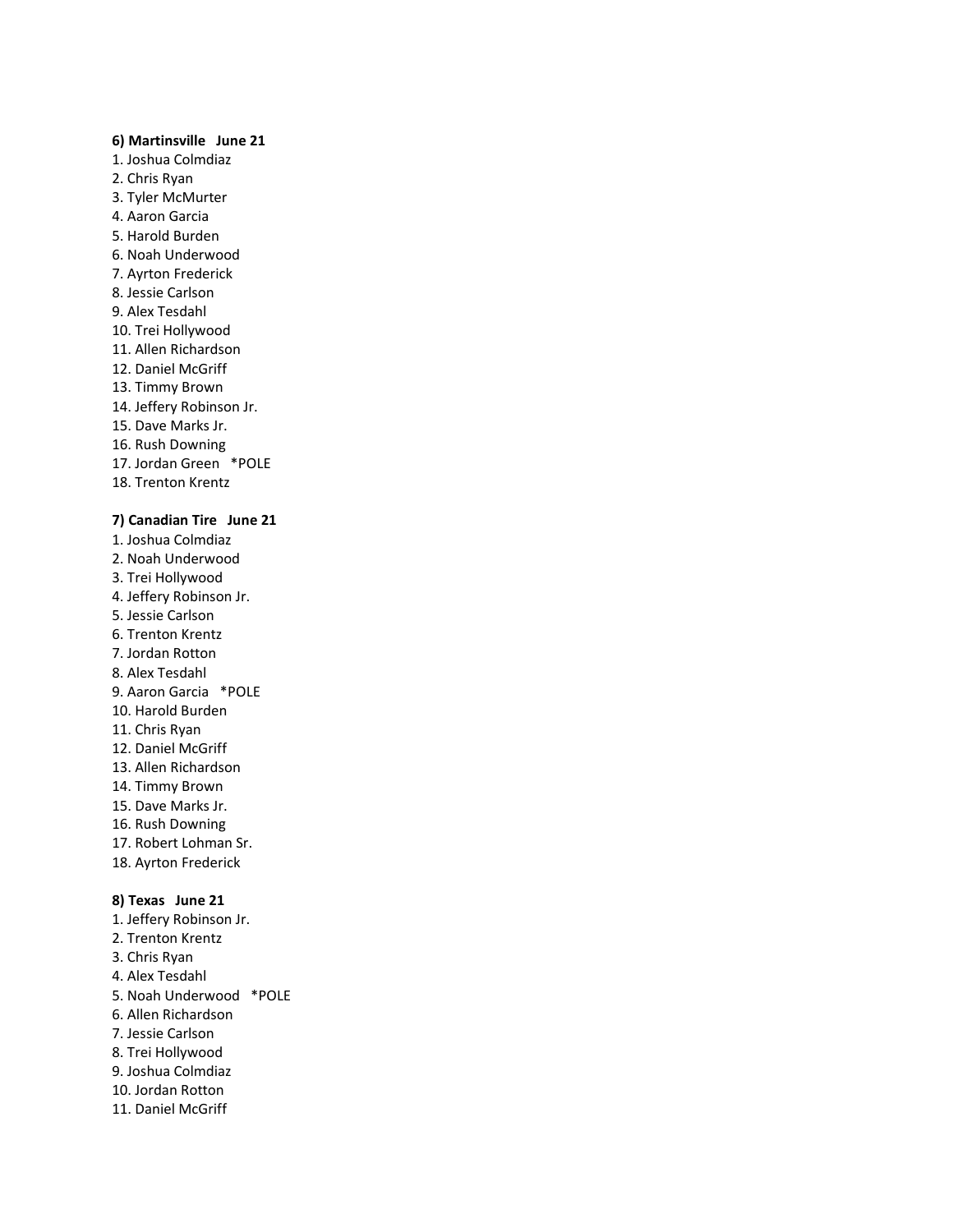12. Timmy Brown 13. Dave Marks Jr. 14. Harold Burden 15. Aaron Garcia 16. Rush Downing 17. Cameron Norton 18. Robert Lohman Sr.

### **9) Talladega June 21**

1. Trei Hollywood \*POLE 2. Dustin Franklin 3. Alex Tesdahl 4. Joshua Colmdiaz 5. Chris Ryan 6. Allen Richardson 7. Timmy Brown 8. Trenton Krentz 9. Aaron Garcia 10. Daniel McGriff 11. Jeffery Robinson Jr. 12. Jessie Carlson 13. Jordan Green 14. Jordan Rotton 15. Rush Downing 16. Harold Burden 17. Dave Marks Jr. 18. Robert Lohman Sr.

### **10) Bristol June 22**

1. Jessie Carlson 2. Harold Burden 3. Joshua Colmdiaz \*POLE 4. Trenton Krentz 5. Jeffery Robinson Jr. 6. Chris Ryan 7. Alex Tesdahl 8. Cameron Norton 9. Jordan Green 10. Trei Hollywood 11. Aaron Garcia 12. Timmy Brown 13. Daniel McGriff 14. Rush Downing 15. Tanner Swalley 16. Allen Richardson

### **11) Sonoma Raceway June 22**

1. Aaron Garcia 2. Trenton Krentz \*POLE 3. Cameron Norton 4. Jessie Carlson 5. Jeffery Robinson Jr. 6. Joshua Colmdiaz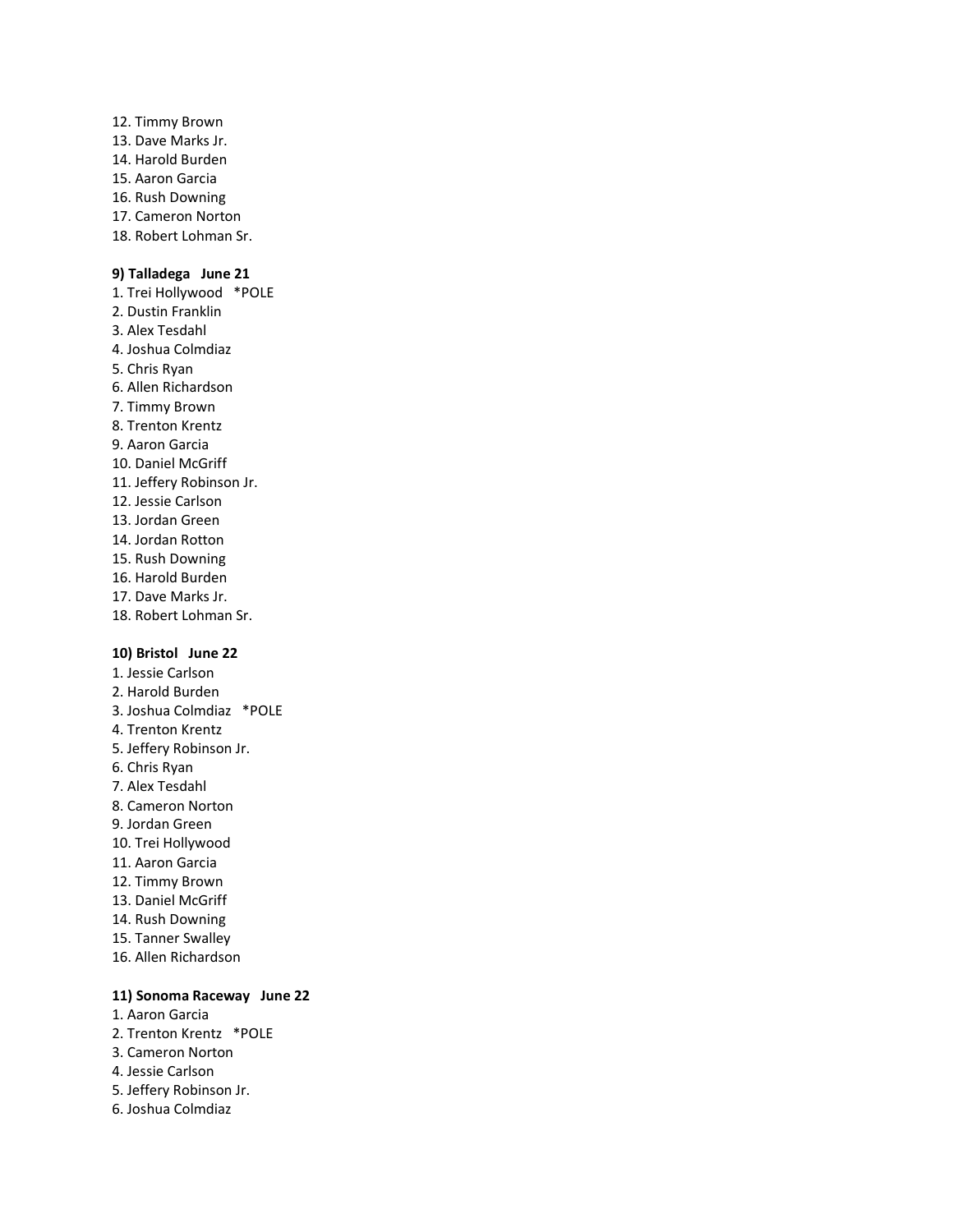- 7. Trei Hollywood 8. Donny McBride Jr. 9. Alex Tesdahl 10. Jordan Green 11. Harold Burden 12. Timmy Brown 13. Rush Downing 14. Chris Ryan 15. Blake Henderson 16. Allen Richardson
- 17. Tanner Swalley

### **12) Kentucky June 28**

1. Donny McBride Jr. \*POLE 2. Harold Burden 3. Joshua Colmdiaz 4. Alex Tesdahl 5. Jeffery Robinson Jr. 6. Aaron Garcia 7. Trei Hollywood 8. Steven Corley 9. Trenton Krentz 10. Daniel McGriff 11. Cameron Norton 12. Chris Ryan 13. Allen Richardson

- 14. Rush Downing
- 15. Tanner Swalley

# **13) Richmond June 28**

1. Donny McBride Jr. 2. Joshua Colmdiaz 3. Jeffery Robinson Jr. 4. Trei Hollywood 5. Cameron Norton 6. Steven Corley 7. Harold Burden 8. Trenton Krentz 9. Daniel McGriff 10. Alex Tesdahl 11. Aaron Garcia \*POLE 12. Jessie Carlson 13. Chris Ryan 14. Tanner Swalley

# **14) Indy Roval June 28**

- 1. Donny McBride Jr. 2. Aaron Garcia \*POLE
- 3. Trenton Krentz
- 4. Ayrton Frederick
- 5. Joshua Colmdiaz
- 6. Jeffery Robinson Jr.
- 7. Cameron Norton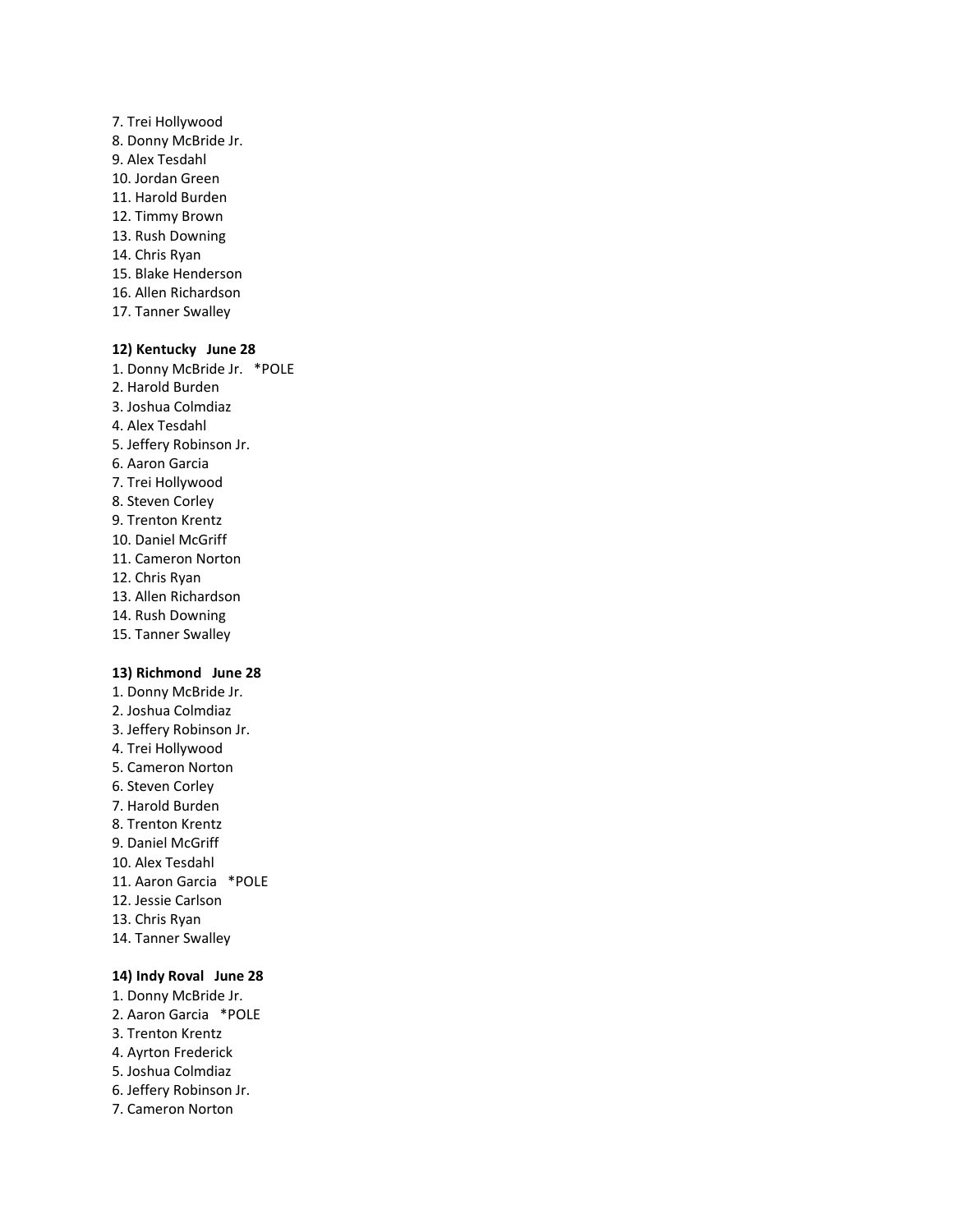8. Harold Burden 9. Alex Tesdahl 10. Trei Hollywood 11. Daniel McGriff 12. Tanner Swalley 13. Jordan Rotton 14. Rush Downing 15. Tyler Wagner 16. Jessie Carlson 17. Steven Corley 18. Allen Richardson

### **15) Brickyard 100 June 28**

- 1. Harold Burden 2. Joshua Colmdiaz 3. Donny McBride Jr. 4. Trei Hollywood 5. Steven Corley 6. Aaron Garcia \*POLE 7. Trenton Krentz 8. Alex Tesdahl 9. Jeffery Robinson Jr. 10. Daniel McGriff 11. Cameron Norton 12. Tanner Swalley 13. Jordan Rotton 14. Rush Downing 15. Ayrton Frederick 16. Tyler Wagner 17. Jessie Carlson **16) Kansas June 29** 1. Donny McBride Jr. \*POLE 2. Aaron Garcia
- 
- 3. Alex Tesdahl
- 4. Joshua Colmdiaz
- 5. Cameron Norton 6. Steven Corley
- 7. Jeffery Robinson Jr.
- 8. Trei Hollywood
- 9. Tyler Wagner
- 10. Harold Burden
- 11. Tanner Swalley
- 12. Trenton Krentz
- 13. Daniel McGriff
- 14. Rush Downing

#### **17) Charlotte June 29**

- 1. Donny McBide Jr. \*POLE
- 2. Alex Tesdahl
- 3. Trenton Krentz
- 4. Harold Burden
- 5. Aaron Garcia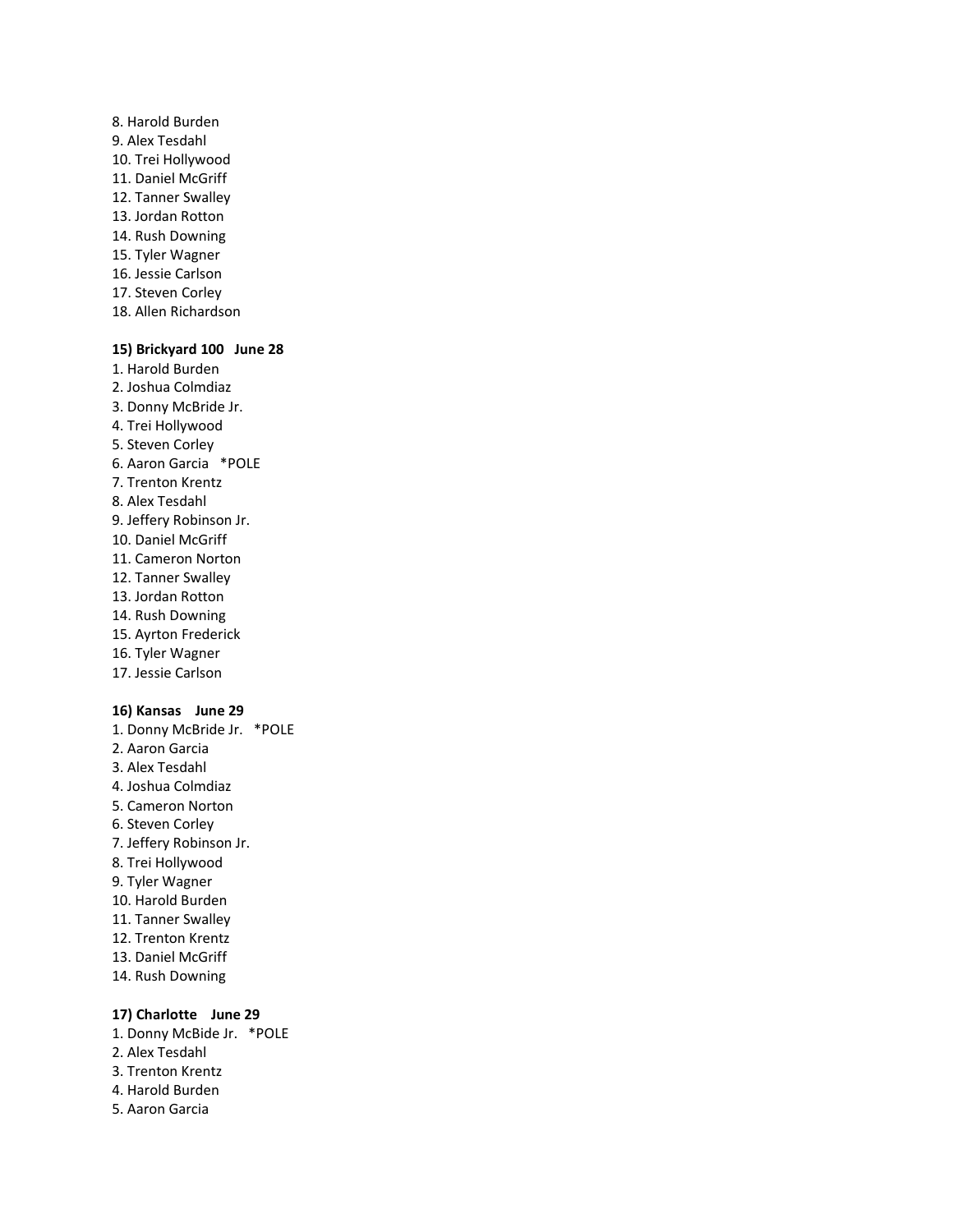- 6. Blake Henderson 7. Cameron Norton 8. Joshua Colmdiaz 9. Trei Hollywood 10. Steven Corley 11. Jeffery Robinson Jr. 12. Tanner Swalley 13. Tyler Wagner
- 14. Dave Marks Jr.

### **18) Watkins Glen July 5**

1. Trenton Krentz 2. Donny McBride Jr. 3. Noah Underwood 4. Aaron Garcia 5. Ayrton Frederick \*POLE 6. Joshua Colmdiaz 7. Jordan Green 8. Trei Hollywood 9. Steven Corley 10. Harold Burden 11. Tanner Swalley 12. Timmy Brown 13. Jeffery Robinson Jr. 14. Gary Ladomirak Jr. 15. Rush Downing 16. Cameron Norton

### **19) Pocono July 5**

1. Aaron Garcia 2. Donny McBride Jr. \*POLE 3. Tyler McMurter 4. Ayrton Frederick 5. Joshua Colmdiaz 6. Jordan Green 7. Trei Hollywood 8. Steven Corley 9. Cameron Norton 10. Blake Henderson 11. Trenton Krentz 12. Harold Burden 13. Timmy Brown 14. Jeffery Robinson Jr. 15. Rush Downing 16. Tanner Swalley

### **20) New Hampshire July 5**

- 1. Aaron Garcia \*POLE 2. Joshua Colmdiaz 3. Donny McBride Jr. 4. Trenton Krentz 5. Steven Corley
- 6. Jessie Carlson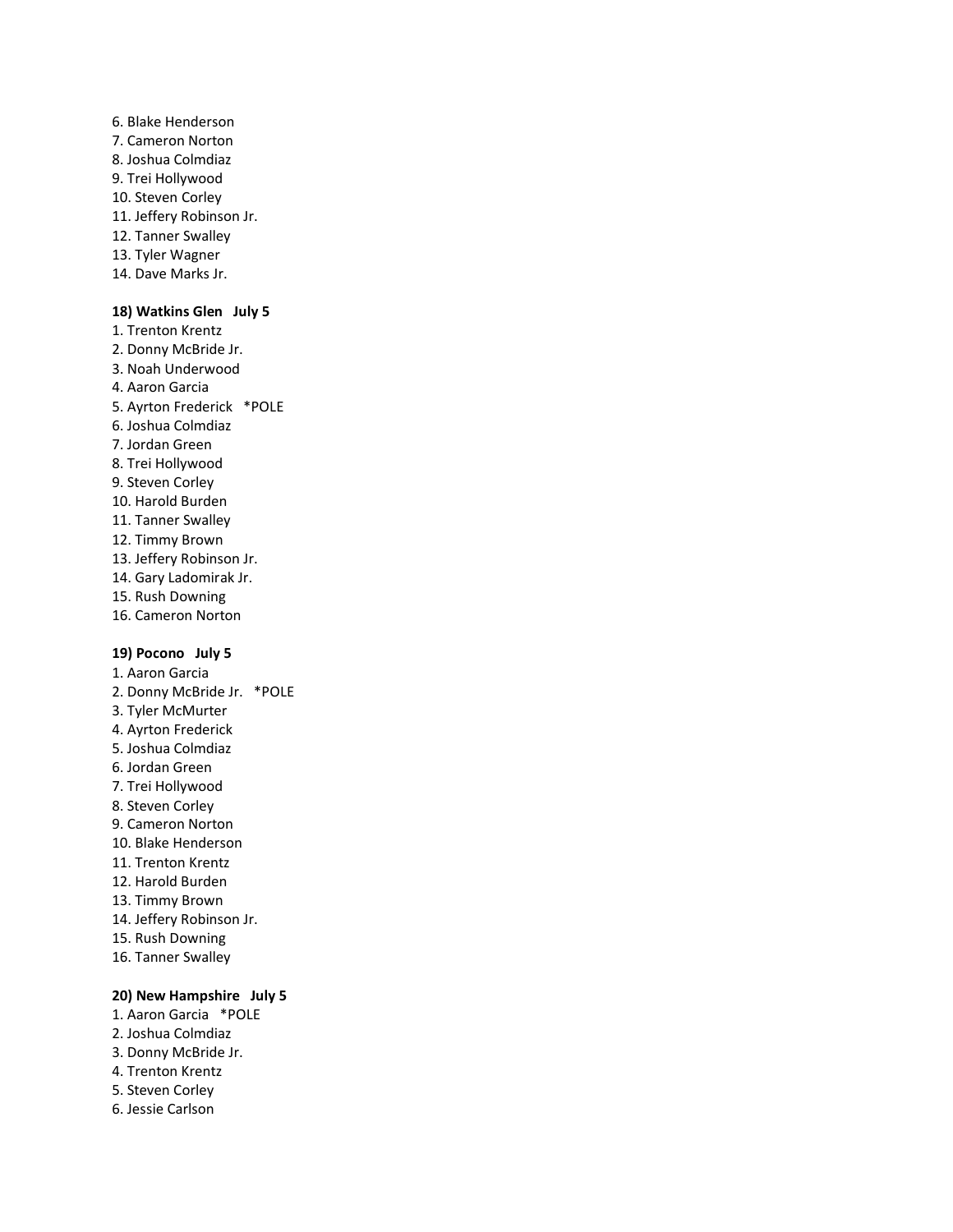- 7. Jordan Green 8. Harold Burden 9. Trei Hollywood 10. Cameron Norton 11. Rush Downing 12. Timmy Brown 13. Tanner Swalley 14. Jeffery Robinson Jr.
- 15. Gary Ladomirak Jr.

### **21) Iowa Speedway July 5**

1. Gary Ladomirak Jr. \*POLE 2. Donny McBride Jr. 3. Joshua Colmdiaz 4. Cameron Norton 5. Trenton Krentz 6. Jordan Green 7. Aaron Garcia 8. Harold Burden 9. Timmy Brown 10. Trei Hollywood 11. Dave Marks Jr. 12. Steven Corley 13. Rush Downing 14. Jessie Carlson 15. Tanner Swalley

# **22) Dover July 6**

1. Harold Burden 2. Donny McBride Jr. 3. Jessie Carlson 4. Gary Ladomirak Jr. \*POLE 5. Aaron Garcia 6. Joshua Colmdiaz 7. Trei Hollywood 8. Jordan Green 9. Trenton Krentz 10. Tanner Swalley 11. Jeffery Robinson Jr. 12. Jordan Rotton 13. Timmy Brown 14. Mike Green 15. Rush Downing

### **23) Darlington July 6**

- 1. Aaron Garcia \*POLE
- 2. Joshua Colmdiaz
- 3. Donny McBride Jr.
- 4. Jessie Carlson
- 5. Trenton Krentz
- 6. Harold Burden
- 7. Timmy Brown
- 8. Tanner Swalley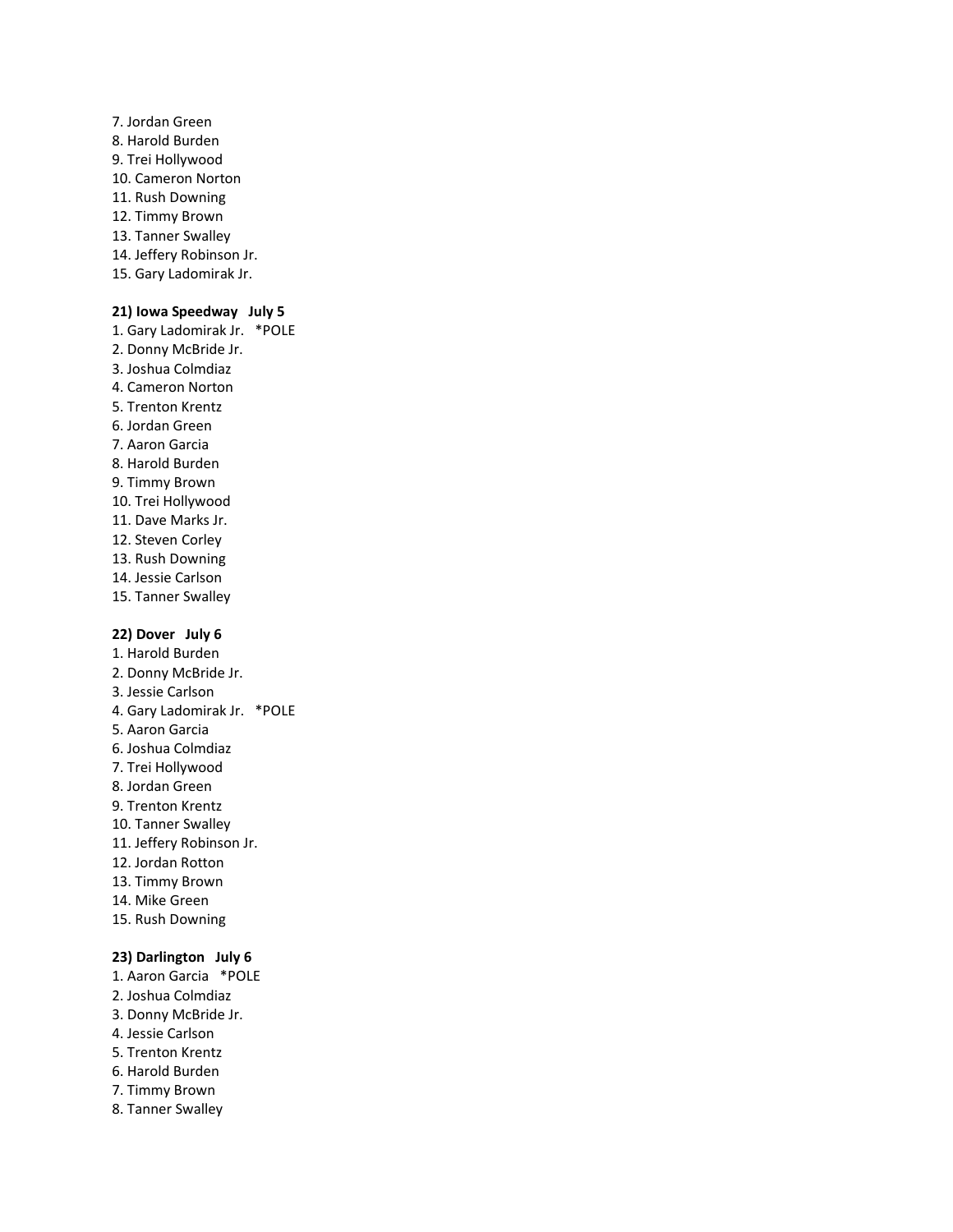9. Jeffery Robinson Jr. 10. Gary Ladomirak Jr. 11. Trei Hollywood 12. Jeffery Robinson Jr. 13. Rush Downing

### **24) Road America July 6**

1. Ayrton Frederick \*POLE 2. Trenton Krentz 3. Joshua Colmdiaz 4. Donny McBride Jr. 5. Gary Ladomirak Jr. 6. Aaron Garcia 7. Harold Burden 8. Trei Hollywood 9. Timmy Brown 10. Jessie Carlson 11. Tanner Swalley 12. Rush Downing

### **25) Chicagoland July 12**

1. Donny McBride Jr. \*POLE 2. Ayrton Frederick 3. Kyle Bowers 4. Jessie Carlson 5. Joshua Colmdiaz 6. Aaron Garcia 7. Trei Hollywood 8. Trenton Krentz 9. Timmy Brown 10. Cameron Norton 11. Harold Burden 12. Jeffery Robinson Jr.

# **26) Charlotte Roval July 12**

1. Ayrton Frederick \*POLE 2. Trenton Krentz 3. Jessie Carlson 4. Joshua Colmdiaz 5. Harold Burden 6. Donny McBride Jr. 7. Trei Hollywood 8. Aaron Garcia 9. Kyle Bowers 10. Timmy Brown 11. Jeffery Robinson Jr. 12. Cameron Norton

### **27) Michigan July 12**

- 1. Jessie Carlson
- 2. Kyle Bowers
- 3. Joshua Colmdiaz
- 4. Jeffery Robinson Jr.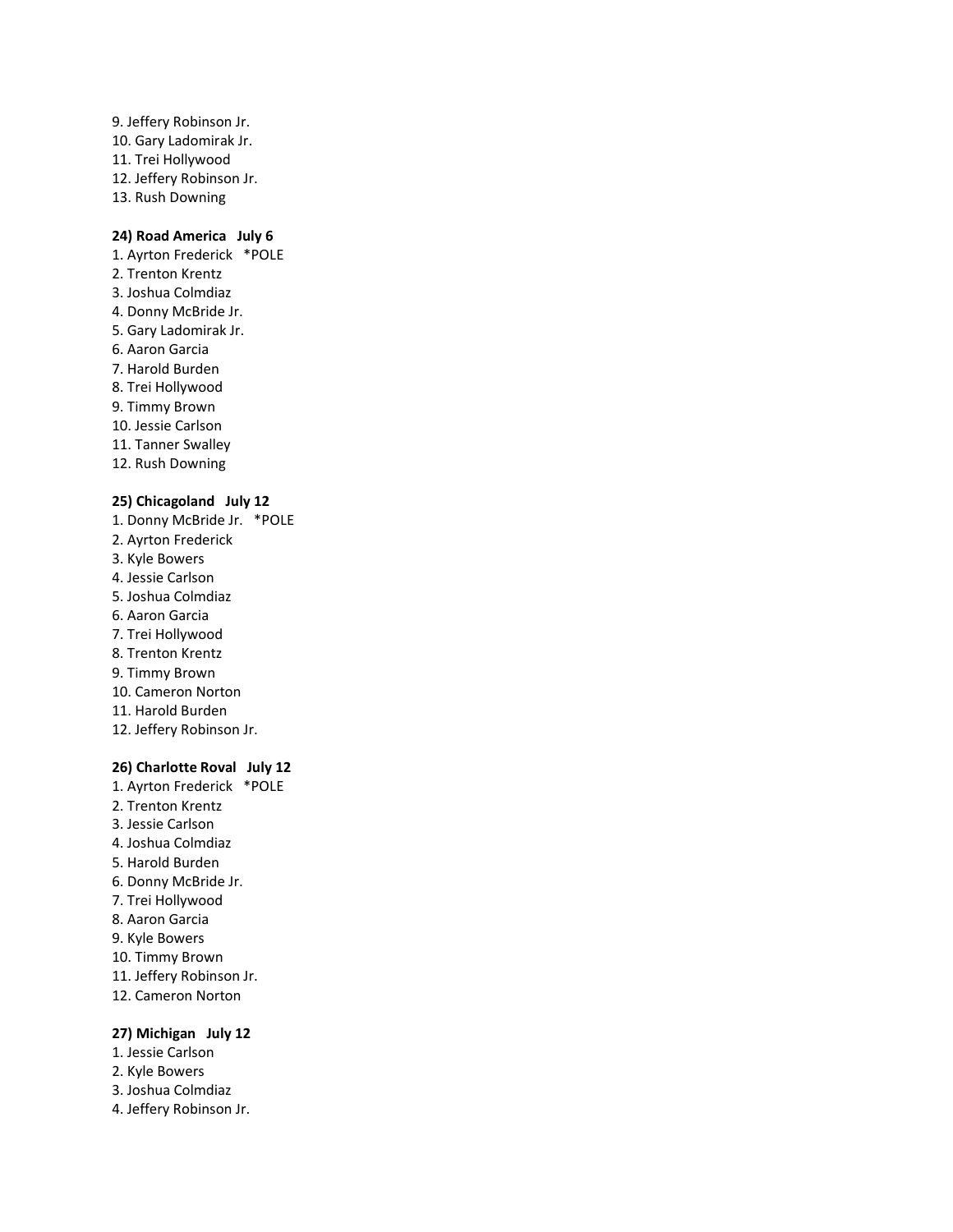5. Trei Hollywood 6. Donny McBride Jr. 7. Harold Burden 8. Trenton Krentz 9. Timmy Brow 10. Aaron Garcia \*POLE 11. Cameron Norton 12. Rush Downing

### **28) Phoenix Raceway July 13**

- 1. Jessie Carlson
- 2. Aaron Garcia \*POLE
- 3. Kyle Bowers
- 4. Joshua Colmdiaz
- 5. Jeffery Robinson Jr.
- 6. Trenton Krentz
- 7. Trei Hollywood
- 8. Donny McBride Jr.
- 9. Cameron Norton
- 10. Brett Baker
- 11. Timmy Brown
- 12. Dave Marks Jr.

# **2021 NOSSCAR Legends Series Final Standings – NASCAR Heat 5**

1. #9 Joshua Colmdiaz: 538 pts \*3 wins 2. #22 Trenton Krentz: 451 pts \*1 win (R) 3. #43 Trei Hollywood: 431 pts \*2 wins (R) 4. #20 Donny McBride Jr: 412 pts \*6 wins (R) 5. #51 Harold Burden: 397 pts \*3 wins 6. #48 Aaron Garcia: 396 pts \*4 wins (R) 7. #18 Jeffery Robinson Jr.: 381 pts \*1 win 8. #6 Jessie Carlson: 339 pts \*3 wins 9. #17 Alex Tesdahl: 265 pts \*1 win 10. #88 Cameron Norton: 263 pts 11. #5 Ayrton Frederick: 249 pts \*3 wins (R) 12. #8 Timmy Brown: 243 pts 13. #24 Chris Ryan: 202 pts 14. #96 Rush Downing: 178 pts (R) 15. #42 Tanner Swalley: 154 pts (R) 16. #3 Daniel McGriff: 151 pts (R) 17. #4 Steven Corley: 132 pts 18. #11 Allen Richardson: 120 pts (R) 19. #00 Jordan Green: 115 pts 20. #41 Dave Marks Jr.: 111 pts 21. #25 Noah Underwood: 105 pts 22. #12 Gary Ladomirak Jr: 87 pts \*1 win (R) 23. #14 Jordan Rotton: 82 pts (R) 24. #42 Kyle Bowers: 75 pts (R) 25. #32 Blake Henderson: 44 pts (R) 26. #84 Tyler McMurter: 40 pts 27. #47 Tyler Wagner: 35 pts (R)